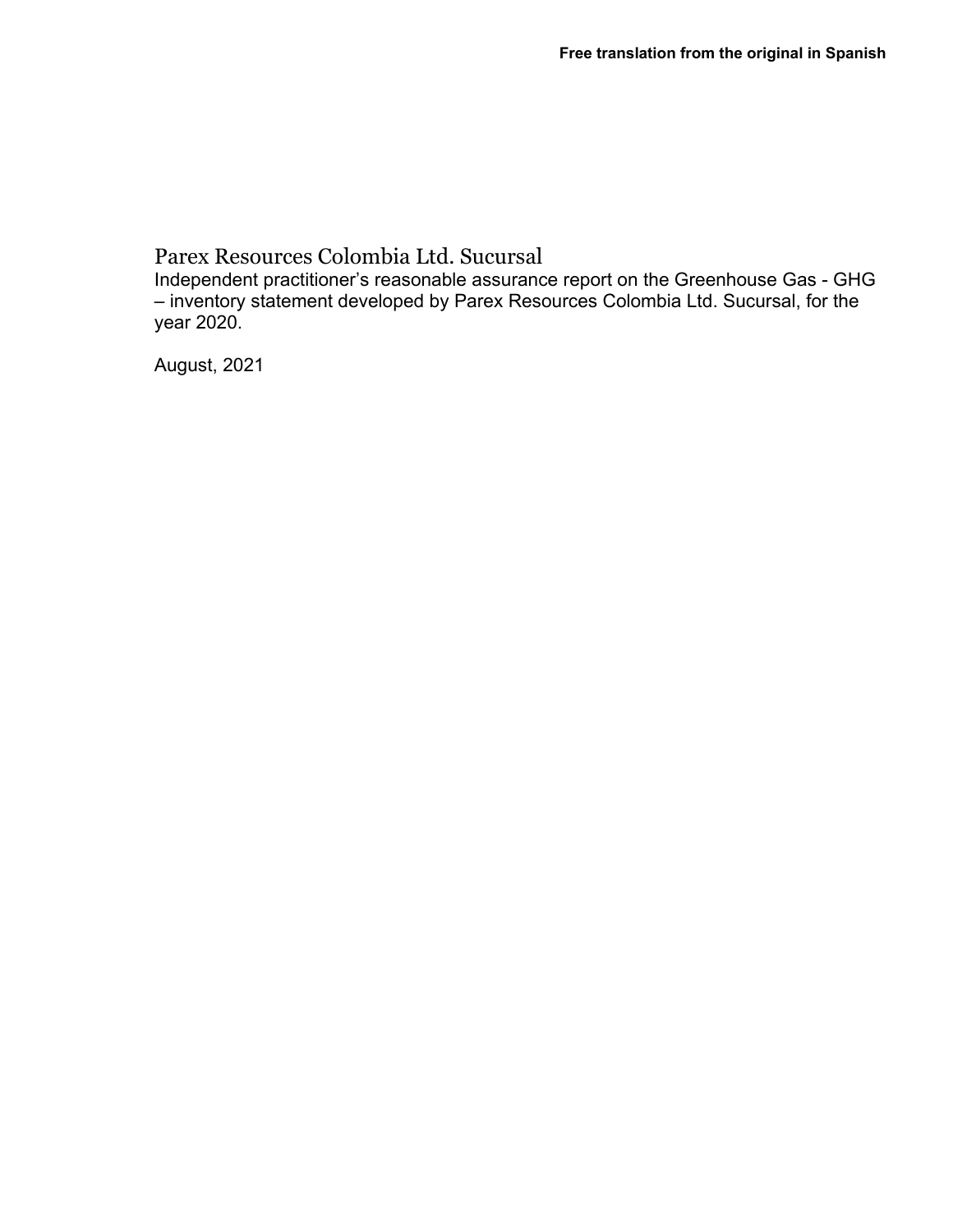

# Independent practitioner's reasonable assurance report on the Greenhouse Gas – GHG - inventory statement developed by Parex Resources Colombia Ltd. Sucursal, for the year 2020.

To the Board of Directors, and the Management of Parex Resources Inc. and its Subsidiaries

August 12, 2021

We have undertaken a reasonable assurance engagement of the scope 1, 2 and 3 results reported on the accompanying Greenhouse Gas - GHG – inventory statement (hereinafter the 2020 GHG statement), mentioned on page 5, determined by Parex Resources Colombia Ltd. Sucursal (hereinafter Parex) for the year ended December 31, 2020 (hereinafter the 'review period') in accordance with the criteria defined in Appendix I to this report. This engagement was conducted by a multidisciplinary team including assurance practitioners and expert environmental engineers.

## **Parex Management's Responsibility for the 2020 GHG Inventory statement**

The Company's Management is responsible for the preparation and presentation of the 2020 GHG statement<sup>[1](#page-1-0)</sup>, in accordance with the Criteria, set forth in Appendix I. This responsibility includes the design, implementation and maintenance of internal control relevant to the preparation and presentation of the 2020 GHG statement that it is free from material misstatement, whether due to fraud or error.

## **Inherent limitations**

Without qualifying our conclusion, we draw attention to the fact that:

- i. As mentioned in paragraph p of the GHG statement, GHG quantification is subject to inherent uncertainty because of incomplete scientific knowledge used to determine emissions factors and the values needed to combine emissions of different gases.
- ii. There is inherent uncertainty related to the estimation in the measurement and calculation used to quantify emissions.
- iii. Our assurance does not include information from previous years included in the 2020 GHG statement, projections, or goals, unless otherwise stated in Appendix I attached. We have not carried out any work outside the agreed scope and, therefore, our conclusion is restricted to the information reported that responds to the assurance criteria described in Appendix I.

<span id="page-1-0"></span><sup>1</sup> The maintenance and integrity of the Parex Resources Inc. website (www.parexresources.com/en/), repository of the pdf version of the GHG statement, is the responsibility of the Company's Administration. The work carried out by PwC does not involve the consideration of these matters and, accordingly, PwC accepts no responsibility for any differences between the information presented on the website and in the 2020 GHG statement issued by the Company on which said assurance was made and the conclusion was issued.

PricewaterhouseCoopers Asesores Gerenciales S.A.S., Calle 100 No. 11A-35, Bogotá, Colombia Tel: (57-1) 634 0555, Fax: (57-1) 634 0614, www.pwc.com/co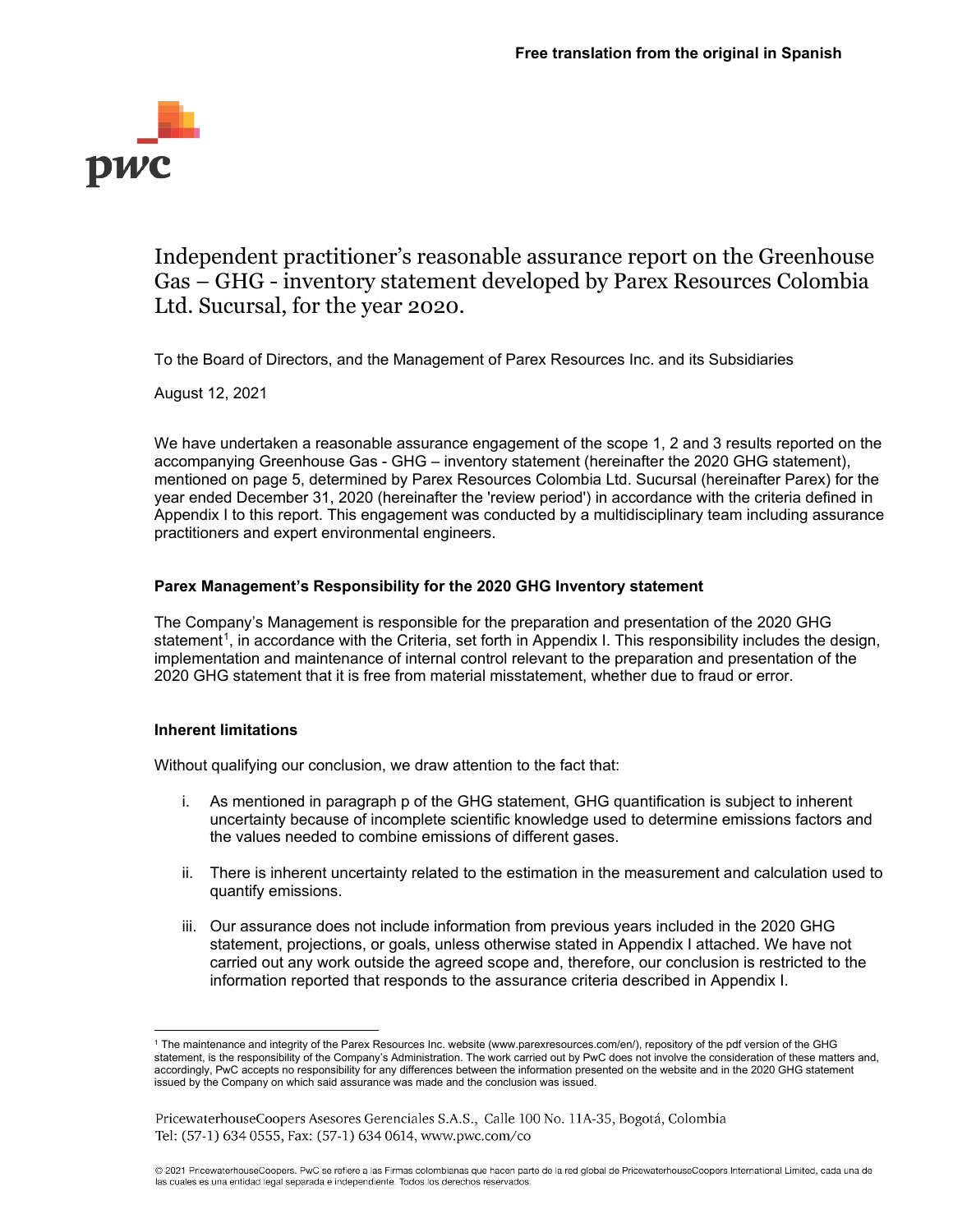

**To the Board of Directors, and The Management of Parex Resources Inc. and its Subsidiaries** Independent Reasonable Assurance Report.

August 12, 2021

#### **Our Independence and Quality Control**

We have complied with the independence and other ethical requirements of the International Code of Ethics for Professional Accountants issued by the International Ethics Standards Board for Accountants, which is founded on fundamental principles of integrity, objectivity, professional competence and due care, confidentiality, and professional behavior.

The firm applies International Standard on Quality Control 1 and accordingly maintains a comprehensive system of quality control including documented policies and procedures regarding compliance with ethical requirements, professional standards and applicable legal and regulatory requirements.

## **PwC Responsibility**

Our responsibility is to express a reasonable assurance conclusion on the 2020 GHG statement based on the evidence we have obtained. We conducted our reasonable assurance engagement in accordance with International Standard on Assurance Engagements 3410, Assurance Engagements on Greenhouse Gas Statements ('ISAE 3410'), issued by the International Auditing and Assurance Standards Board. This standard requires that we plan and perform this engagement to obtain reasonable assurance about whether the GHG statement is free from material misstatement.

A reasonable assurance engagement in accordance with ISAE 3410 involves performing procedures to obtain evidence about the quantification of emissions and related information in the GHG statement. The nature, timing and extent of procedures selected depend on the practitioner's judgment, including the assessment of the risks of material misstatement, whether due to fraud or error, in the GHG statement. In making those risk assessments, we considered internal control relevant to Parex Management's preparation of the GHG statement. A reasonable assurance engagement also includes:

- assessing the suitability in the circumstances of Parex's use of criteria, applied as explained in Appendix I, as the basis for preparing the GHG statement;
- evaluating the appropriateness of quantification methods and reporting policies used, and the reasonableness of estimates made by Parex; and
- evaluating the overall presentation of the results of scopes 1, 2 and 3 reported in the GHG statement, mentioned on page 5, in accordance with the criteria included in Appendix I to this report.

We believe that the evidence we have obtained is sufficient and appropriate to provide a basis for our opinion.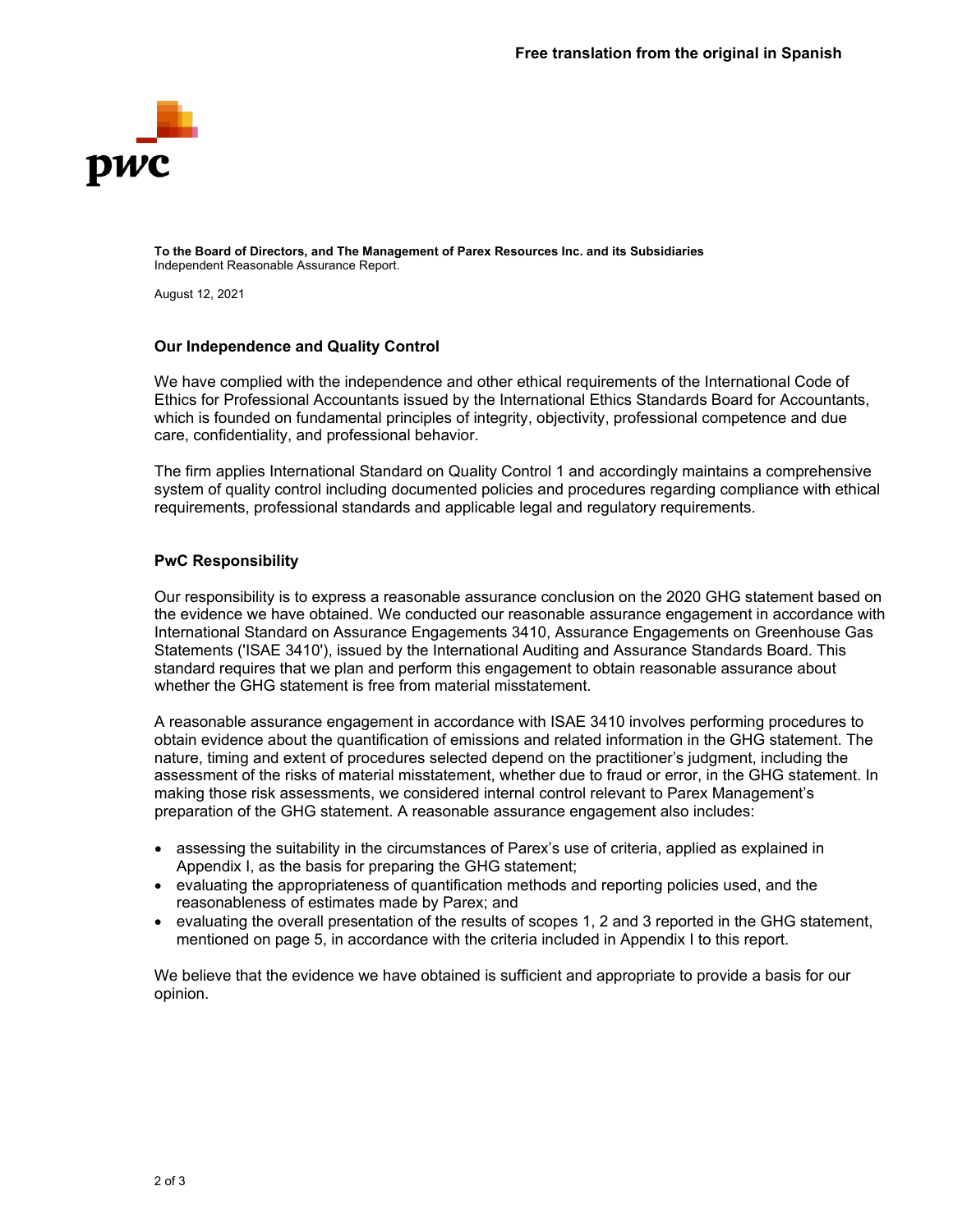

**To the Board of Directors, and The Management of Parex Resources Inc. and its Subsidiaries**  Independent Reasonable Assurance Report.

August 12, 2021

#### **Reasonable Assurance Conclusion**

In our opinion, the results of scope 1, 2 and 3 reported on the Greenhouse Gas -GHG- statement, determined by Parex, for the year ended December 31, 2020, are prepared, in all material respects, in accordance with the criteria explained in Appendix 1 attached.

#### **Restriction on use and distribution**

Our report, including the conclusion, has been prepared solely for the purpose of the Company's Administration presenting it to the Board of Directors, the Management of Parex Resources Inc. and its Subsidiaries, and CDP, within the context of reporting its scope 1, 2 and 3 results on the GHG statement. We authorize the disclosure of this report within the Parex website. To the fullest extent permitted by the law, we do not accept or assume responsibility to third parties other than those mentioned above for our work or for this report, save where terms are expressly agreed with our prior consent in writing.

*(Original in Spanish signed by:)*

Diego Henao González Professional License No. 20732-T Accountant Partner PricewaterhouseCoopers AG S. A. S.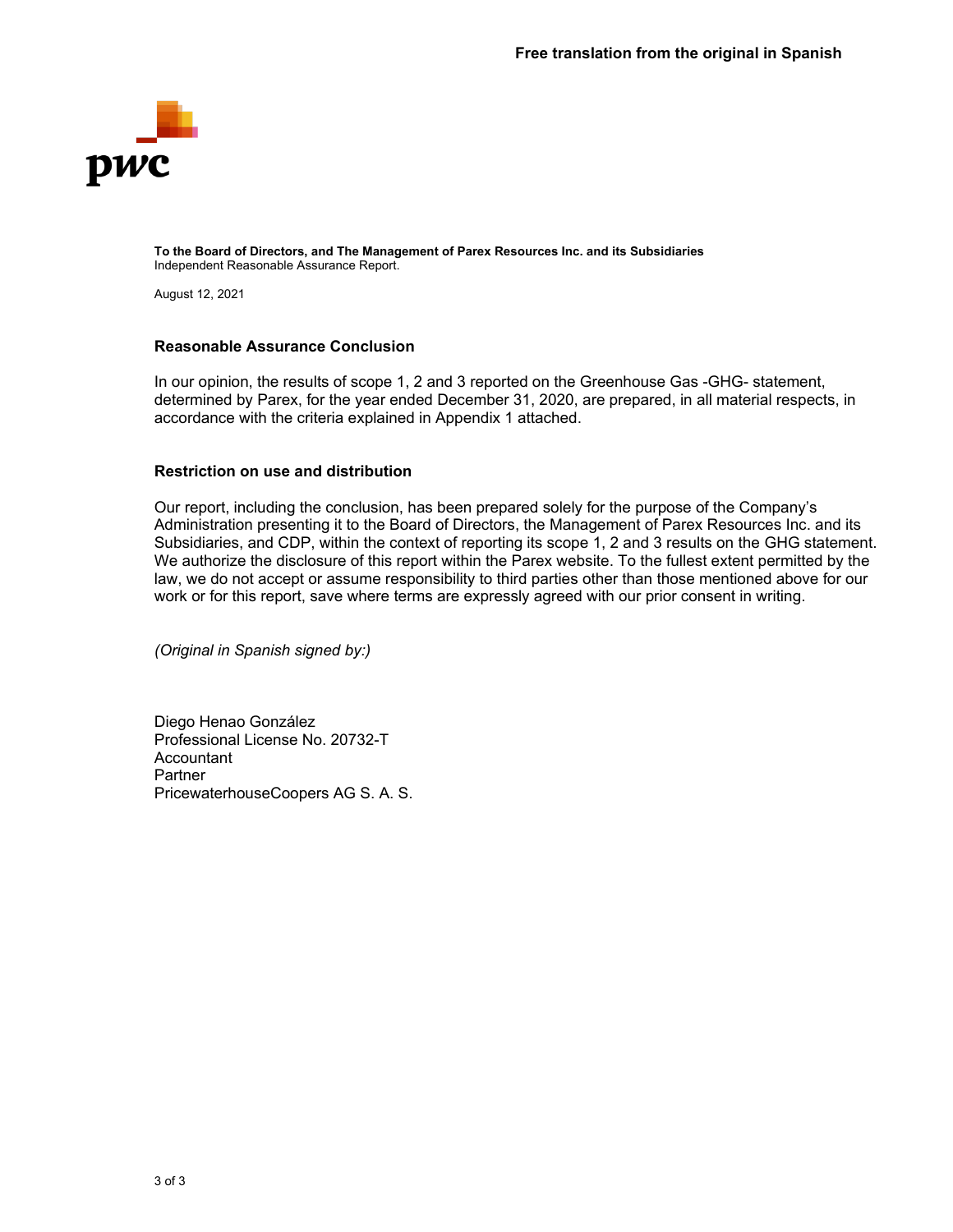The criteria established and agreed by the parties are the parameters of the independent reasonable assurance carried out by PwC. These criteria were defined in accordance with the methodological level 1 and 2 of the Intergovernmental Panel on Climate Change (IPCC, 2006), the technical standard NTC ISO 14064-1 and based on the formalized procedures that the Management defined in addition to the aforementioned, and they will be published by Parex Resources Colombia Ltd. Sucursal on its website for users of the reasonable assurance report to consult them.

These criteria are an integral part of our Independent practitioner's reasonable assurance report on the Greenhouse Gas - GHG - inventory statement developed by Parex Resources Colombia Ltd. Sucursal, for the year 2020.

| <b>Information</b><br>subject to<br>reasonable<br>assurance | <b>Criteria</b>                                                                                                                                                                                                                                                                                                                                                                                                                                                                                                                                                                                                                                                                                                                                                                                                                                                                                                                                                                                                                                                                                                                                                                                                                                                                                                                                                                                                                                                                | <b>Nothing caught</b><br>our attention $(\checkmark)$ |
|-------------------------------------------------------------|--------------------------------------------------------------------------------------------------------------------------------------------------------------------------------------------------------------------------------------------------------------------------------------------------------------------------------------------------------------------------------------------------------------------------------------------------------------------------------------------------------------------------------------------------------------------------------------------------------------------------------------------------------------------------------------------------------------------------------------------------------------------------------------------------------------------------------------------------------------------------------------------------------------------------------------------------------------------------------------------------------------------------------------------------------------------------------------------------------------------------------------------------------------------------------------------------------------------------------------------------------------------------------------------------------------------------------------------------------------------------------------------------------------------------------------------------------------------------------|-------------------------------------------------------|
| <b>Direct</b><br>(Scope 1)<br><b>GHG</b><br>emissions       | The Company's Management included in its Greenhouse Gas Inventory statement 2020 (hereinafter Inventory), the result of the quantification of its scope 1 GHG emissions generated within the<br>framework of its activities, for the period from January 1 to December 31, 2020 (hereinafter, the year under review), for the Companies Parex Resources Colombia Ltd. Sucursal and Parex Verano<br>Limited Sucursal (hereinafter the reporting companies), according to the IPCC (2006) GHG emissions estimation methodology, the guidelines of the Colombian Technical Standard ISO 14064-1 and<br>complemented with the definitions established by Management, as presented below:<br>Scope 1 of the inventory refers to the direct emissions generated by the operational and administrative activities of the facilities within the boundaries of the companies, reporting information on the<br>operational areas (extraction blocks), in which activities associated with the emission of Greenhouse Gases (GHG) scope 1 of the reporting companies during the year under review are developed, which<br>are detailed below:<br><b>Bloque Cabrestero</b><br><b>Bloque Capachos</b><br><b>Bloque Fortuna</b><br><b>Bloque Llanos 16</b><br>Bloque Llanos 26<br><b>Bloque Llanos 30</b><br>Bloque Llanos 32<br>Bloque Llanos 40<br>$\bullet$<br><b>Bloque Los Ocarros</b><br>Bloque Playón<br><b>Bloque Aguas Blancas</b><br><b>Bloque Merecure</b><br><b>Bloque VIM-1</b> |                                                       |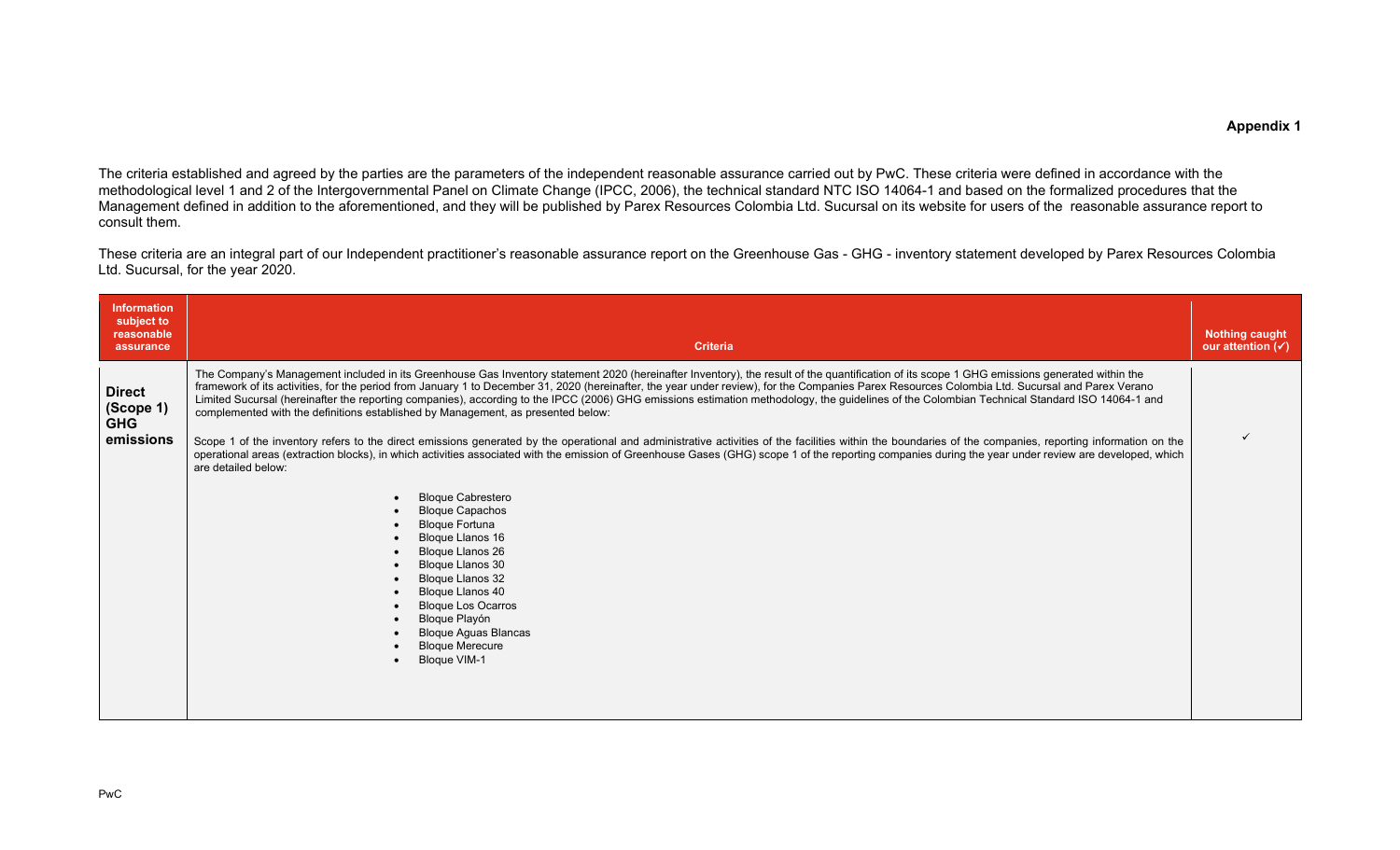| <b>Information</b><br>subject to<br>reasonable<br>assurance | <b>Criteria</b>                                                                                                                                                                                                                                                                                                                                                                                                                                                                                                                                                                                                                                                                                                                                                                                                                                                                                                                                                           | <b>Nothing caught</b><br>our attention $(\checkmark)$ |
|-------------------------------------------------------------|---------------------------------------------------------------------------------------------------------------------------------------------------------------------------------------------------------------------------------------------------------------------------------------------------------------------------------------------------------------------------------------------------------------------------------------------------------------------------------------------------------------------------------------------------------------------------------------------------------------------------------------------------------------------------------------------------------------------------------------------------------------------------------------------------------------------------------------------------------------------------------------------------------------------------------------------------------------------------|-------------------------------------------------------|
|                                                             | This value is obtained by calculating the total direct GHG emissions, generated by the reporting companies, of the gases Carbon Dioxide (CO <sub>2</sub> ), Methane (CH <sub>4</sub> ), Nitrous Oxide (N <sub>2</sub> O) and Hydrofluorocarbons<br>(HCF), including R-22, R-410a and R4-22d, as established in the document "Informe GEI Parex 22072021 V1.5.pdf", provided by the Sustainability Area. To calculate the emissions associated with each<br>gas, the method used consists of combining the information on the extent to which a human activity takes place (called activity data or DA) with the coefficients that quantify the emissions or removals per<br>unit activity, called emission factors (EF). Thus, the basic equation is:                                                                                                                                                                                                                     | $\checkmark$                                          |
|                                                             | Emissions = $DA * EF$                                                                                                                                                                                                                                                                                                                                                                                                                                                                                                                                                                                                                                                                                                                                                                                                                                                                                                                                                     |                                                       |
|                                                             | According to the above, Scope 1 emissions are calculated according to the following formula:                                                                                                                                                                                                                                                                                                                                                                                                                                                                                                                                                                                                                                                                                                                                                                                                                                                                              |                                                       |
|                                                             | Direct GHG emissions (Scope 1) in tons of $CO_2$ e = tons of $CO_2$ equivalent emissions from fuel combustion activities for power generation + tons of $CO_2$ equivalent emissions from fugitive emissions<br>from cooling systems $+$ tons of $CO2$ equivalent emissions from fugitive emissions from the operation.                                                                                                                                                                                                                                                                                                                                                                                                                                                                                                                                                                                                                                                    |                                                       |
|                                                             | The elements included in the above formula are detailed below:                                                                                                                                                                                                                                                                                                                                                                                                                                                                                                                                                                                                                                                                                                                                                                                                                                                                                                            |                                                       |
|                                                             | I. Tons of CO <sub>2</sub> equivalent emissions from fuel combustion activities for power generation: corresponds to the fuel consumption (mobile and stationary diesel, crude oil, COESGEN,<br>LPG and natural gas) used in the aforementioned operating areas, during the year under review, multiplied by the density, caloric value and emission factors included in the table in<br>item IV, defined by the Intergovernmental Panel on Climate Change (hereinafter IPCC, 2006) and the Colombian Fuel Emission Factors FECOC (2015), for each type of fuel. The<br>emission factors are expressed in kilograms per terajoule (Kg/Tj) and are converted using the International Metric System and the references of the metrology unit of the<br>Superintendence of Industry and Tourism of Colombia, as established in the documents "Informe GEI Parex 22072021 V1.5.pdf" and "CALCULOS GEI PAREX FINAL<br>22072021.xlsx", both managed by the Sustainability Area. |                                                       |
|                                                             | The following formula is used to consolidate emissions from fuel combustion activities for energy generation in tons of $CO2$ .                                                                                                                                                                                                                                                                                                                                                                                                                                                                                                                                                                                                                                                                                                                                                                                                                                           |                                                       |
|                                                             | Tons of CO <sub>2</sub> equivalent emissions= Ton CO <sub>2</sub> + (Ton CH <sub>4</sub> *PCG) + (Ton N <sub>2</sub> O*PCG)                                                                                                                                                                                                                                                                                                                                                                                                                                                                                                                                                                                                                                                                                                                                                                                                                                               |                                                       |
|                                                             | II. Ton of CO <sub>2</sub> equivalent emissions due to fugitive emissions from refrigeration systems: corresponds to the values of leaks in refrigeration and air conditioning equipment used in<br>production activities in the blocks granted to the reporting companies, which are mentioned below:                                                                                                                                                                                                                                                                                                                                                                                                                                                                                                                                                                                                                                                                    |                                                       |
|                                                             | <b>Bloque Cabrestero</b><br><b>Bloque Capachos</b><br><b>Bloque Llanos 26</b><br>Bloque Llanos 30<br>Bloque Llanos 32<br>Bloque Llanos 40<br><b>Bloque Los Ocarros</b>                                                                                                                                                                                                                                                                                                                                                                                                                                                                                                                                                                                                                                                                                                                                                                                                    |                                                       |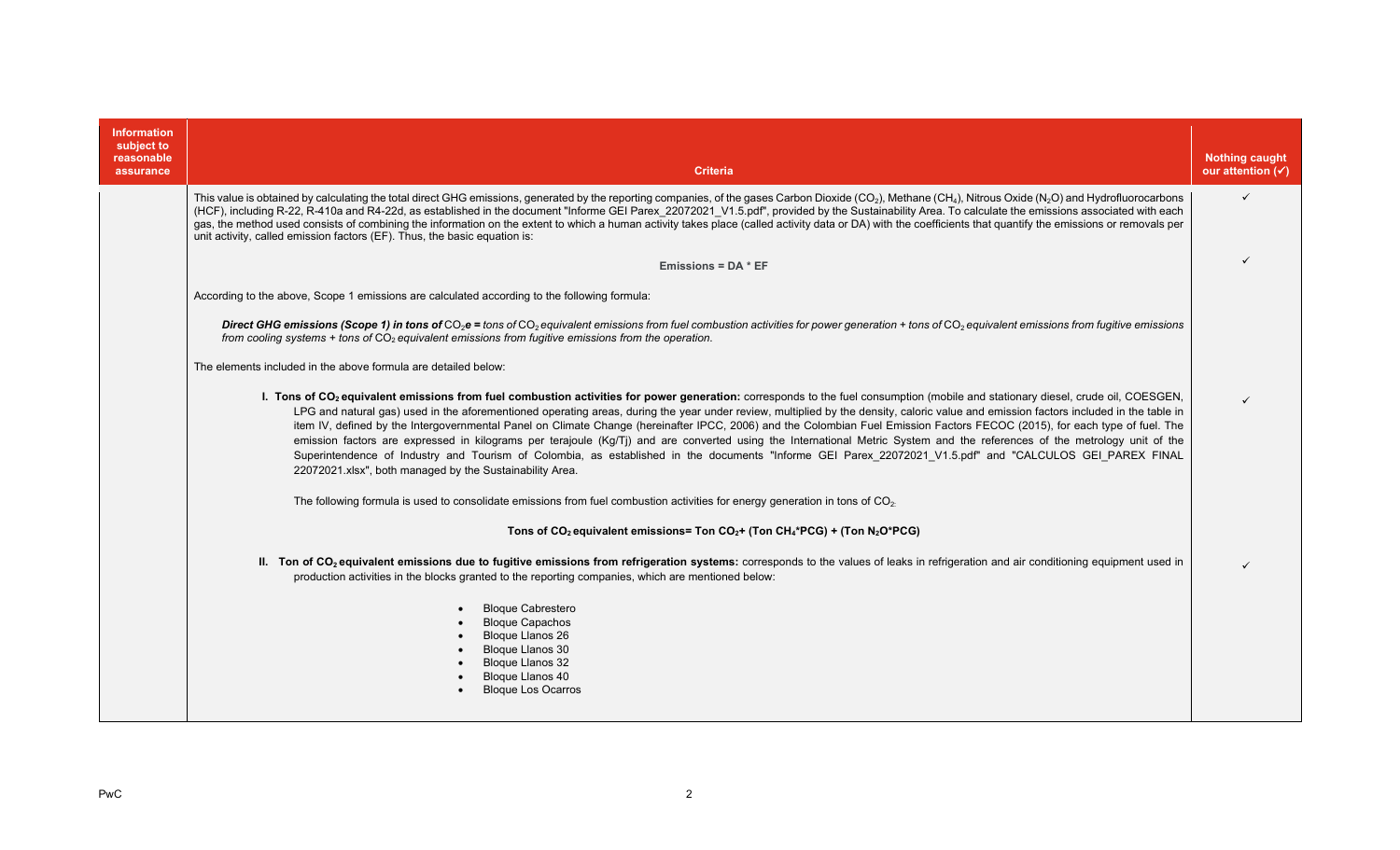| <b>Information</b><br>subject to<br>reasonable<br>assurance | <b>Criteria</b>                                                                                                                                                                                                                                                                                                                                                                                                                                                                                                                                                                                                    | <b>Nothing caught</b><br>our attention $(\checkmark)$ |
|-------------------------------------------------------------|--------------------------------------------------------------------------------------------------------------------------------------------------------------------------------------------------------------------------------------------------------------------------------------------------------------------------------------------------------------------------------------------------------------------------------------------------------------------------------------------------------------------------------------------------------------------------------------------------------------------|-------------------------------------------------------|
|                                                             | For the estimation of emissions associated with refrigeration and air conditioning equipment, the average leakage of refrigerant gas reported by equipment manufacturers is<br>considered, which corresponds to about 3% per year in commercial equipment with capacity between 0.5 and 100 kilograms of refrigerant, according to the IPCC 2016 guidelines.<br>The calculation of emissions includes the number of equipment used in the aforementioned operational areas and corresponds to the leakage of each gas multiplied by the global<br>warming potentials of each gas included in the table in item IV. |                                                       |
|                                                             | For the consolidation of emissions in tons of $CO2$ equivalent, the following formula is applied:                                                                                                                                                                                                                                                                                                                                                                                                                                                                                                                  |                                                       |
|                                                             | Tons of CO <sub>2</sub> equivalent emissions= Ton CO <sub>2</sub> + (Ton HFC R-22*PCG) + (Ton HFC R-410a*PCG) + (Ton HFC R-422d*PCG)                                                                                                                                                                                                                                                                                                                                                                                                                                                                               |                                                       |
|                                                             |                                                                                                                                                                                                                                                                                                                                                                                                                                                                                                                                                                                                                    |                                                       |
|                                                             | III. Ton of $CO2$ equivalent emissions from fugitive emissions from the operation: corresponds to the values of emissions from:                                                                                                                                                                                                                                                                                                                                                                                                                                                                                    |                                                       |
|                                                             | i) natural gas flaring (tea) which refers to the values of gas flaring (in m <sup>3</sup> ) generated in the extraction of crude oil recorded in the COREX platform in the following operation blocks:                                                                                                                                                                                                                                                                                                                                                                                                             |                                                       |
|                                                             | Aquas Blancas<br>Llanos 16, 26, 30, 30, 32, 40<br>Capachos<br>Boranda<br>Fortuna<br>$VIM-1$<br>Los Ocarros<br>$\bullet$                                                                                                                                                                                                                                                                                                                                                                                                                                                                                            |                                                       |
|                                                             | The calculation of emissions corresponds to the amount of burned gas multiplied by the emissions factor determined for each gas, included in the table in item IV, provided by the<br>IPCC (2006) for the categories associated with fugitive emissions, as established in the documents "Informe GEI Parex 22072021 V1.5.pdf" and "CALCULOS GEI PAREX FINAL<br>22072021.xlsx", both managed by the Sustainability Area.                                                                                                                                                                                           |                                                       |
|                                                             | For the consolidation in tons of $CO2$ equivalent, the following formula is applied, using the global warming potentials established by IPCC (2007) mentioned in Item IV.                                                                                                                                                                                                                                                                                                                                                                                                                                          |                                                       |
|                                                             | Tons of $CO_2$ equivalent emissions= Ton $CO_2$ + (Ton $CH_4$ *PCG) + (Ton N <sub>2</sub> O*PCG)                                                                                                                                                                                                                                                                                                                                                                                                                                                                                                                   |                                                       |
|                                                             | ii) venting which refers to the released gas values (m3) in the following operation blocks:                                                                                                                                                                                                                                                                                                                                                                                                                                                                                                                        |                                                       |
|                                                             | Adalia<br>Aguas Blancas<br>Begonia<br><b>Boranda</b>                                                                                                                                                                                                                                                                                                                                                                                                                                                                                                                                                               |                                                       |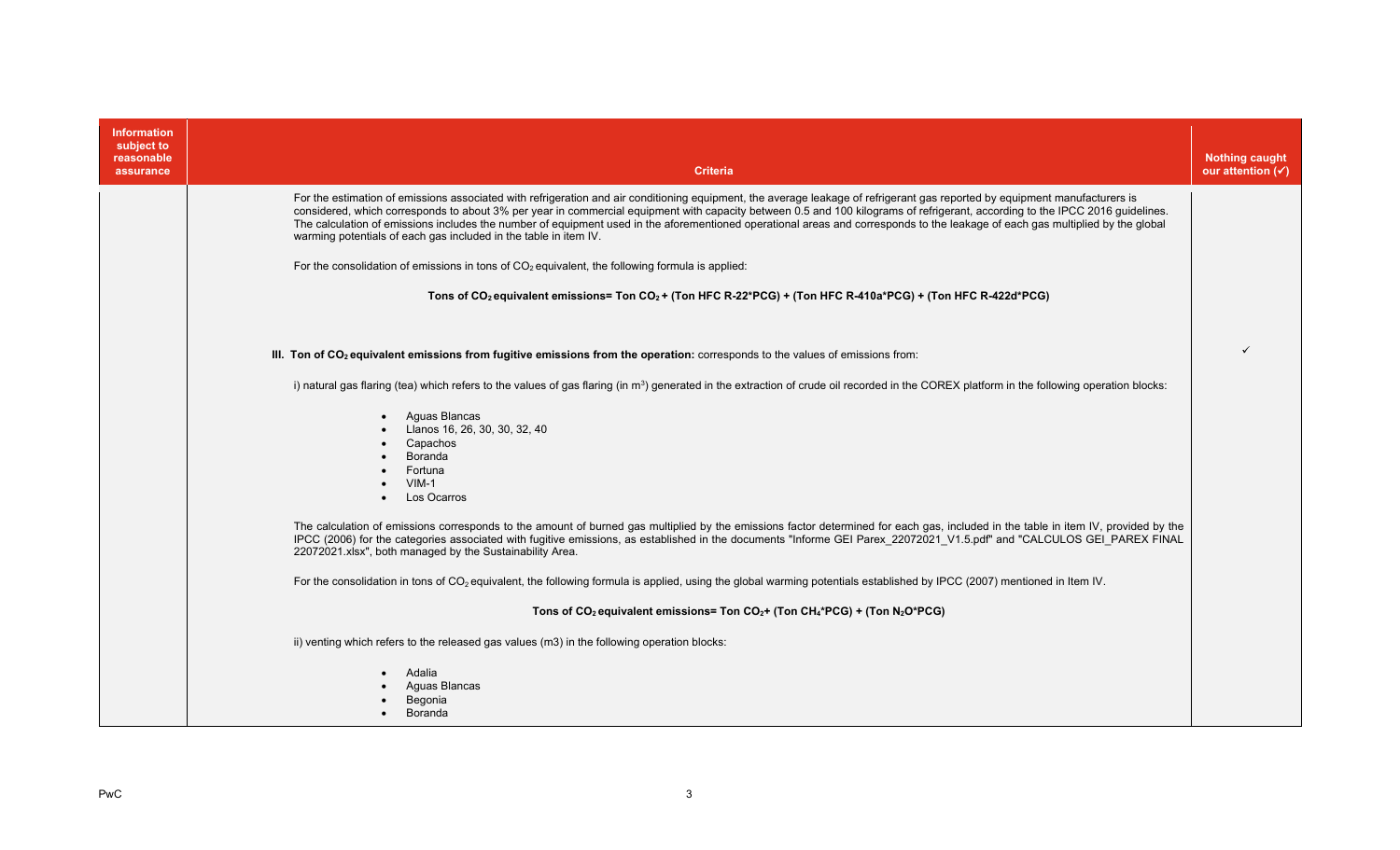| <b>Information</b><br>subject to<br>reasonable<br>assurance | <b>Criteria</b>                                                                                                                                                                                                                                                                                                                                                                                                                                                                                                                                                                                                                                                                                                                                                                                                                                                                                                                                                                                                                                                                                                                                                                                                                                                                                                                                                                                                                                                                                                                                                                                                                                                                                                                                                                                                                                                                                                                                                                                                                    | <b>Nothing caught</b><br>our attention $(\checkmark)$ |
|-------------------------------------------------------------|------------------------------------------------------------------------------------------------------------------------------------------------------------------------------------------------------------------------------------------------------------------------------------------------------------------------------------------------------------------------------------------------------------------------------------------------------------------------------------------------------------------------------------------------------------------------------------------------------------------------------------------------------------------------------------------------------------------------------------------------------------------------------------------------------------------------------------------------------------------------------------------------------------------------------------------------------------------------------------------------------------------------------------------------------------------------------------------------------------------------------------------------------------------------------------------------------------------------------------------------------------------------------------------------------------------------------------------------------------------------------------------------------------------------------------------------------------------------------------------------------------------------------------------------------------------------------------------------------------------------------------------------------------------------------------------------------------------------------------------------------------------------------------------------------------------------------------------------------------------------------------------------------------------------------------------------------------------------------------------------------------------------------------|-------------------------------------------------------|
|                                                             | Capachos<br>Las Maracas<br>Kona<br>Azogue<br>Akira/Kitaro<br>La Belleza<br>Totumal<br>Tamariniza<br>Rumba-Bazar<br>Kananaskis<br>Carmentea<br>PTG Llanos 32<br>The calculation of emissions corresponds to the annual values of natural gas released in the operating areas mentioned above, during the year under review, multiplied by the average<br>value of gas density according to the chromatographies carried out by the reporting companies included in the table in paragraph e, and by the percentage of CH <sub>4</sub> and CO <sub>2</sub> present in<br>the natural gas produced in each field, as established in the documents "Informe GEI Parex 22072021 V1.5 pdf" and "CALCULOS GEI PAREX FINAL 22072021.xlsx", both managed<br>by the Sustainability Area.<br>For the consolidation in tons of CO <sub>2</sub> equivalent, the following formula is applied, using the global warming potentials established by IPCC (2007) mentioned in the table in item IV.<br>Tons of $CO2$ equivalent emissions= Ton $CO2$ + (Ton $CH4$ *PCG) + (Ton N2O*PCG)<br>iii) Leaks, or other fugitive emissions: emissions associated with valves and connection points that refer to leaks that occur in equipment, valves, seals during the production of gas<br>and crude oil. The calculation corresponds to the amount of fugitive gas, multiplied by the emissions factor determined for each gas, included in the table (item IV), as established in<br>the documents "Informe GEI Parex 22072021 V1.5.pdf" and "CALCULOS GEI PAREX FINAL 22072021.xlsx", both managed by the Sustainability Area.<br>For the consolidation in tons of CO <sub>2</sub> equivalent, the following formula is applied, using the global warming potentials established by IPCC (2007) mentioned in the table in item IV.<br>Tons of $CO_2$ equivalent emissions= Ton $CO_2$ + (Ton $CH_4$ *PCG)<br><b>IV.</b> Calculation factors<br>Considering the emission sources described above, the gases included in the calculation correspond to: | ✓                                                     |
|                                                             |                                                                                                                                                                                                                                                                                                                                                                                                                                                                                                                                                                                                                                                                                                                                                                                                                                                                                                                                                                                                                                                                                                                                                                                                                                                                                                                                                                                                                                                                                                                                                                                                                                                                                                                                                                                                                                                                                                                                                                                                                                    |                                                       |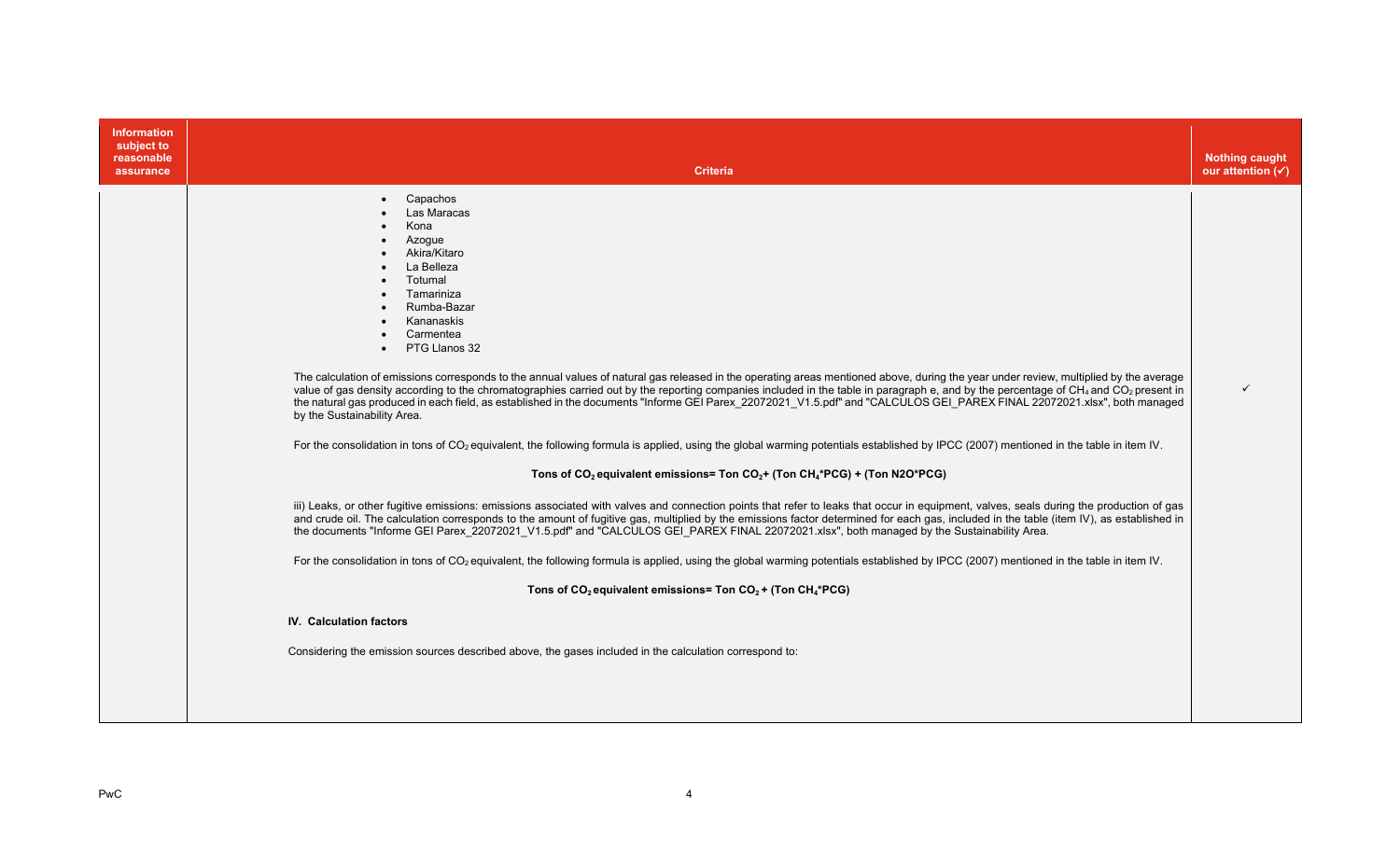| Information<br>subject to<br>reasonable<br>assurance |                                                    |                                                                                                                                                                                                                                                                                                                                                                                                                                                                                                                                                                                                                                                                                                                                                                                                                                | <b>Criteria</b> |                           |              |                          | <b>Nothing caught</b><br>our attention $(\checkmark)$ |
|------------------------------------------------------|----------------------------------------------------|--------------------------------------------------------------------------------------------------------------------------------------------------------------------------------------------------------------------------------------------------------------------------------------------------------------------------------------------------------------------------------------------------------------------------------------------------------------------------------------------------------------------------------------------------------------------------------------------------------------------------------------------------------------------------------------------------------------------------------------------------------------------------------------------------------------------------------|-----------------|---------------------------|--------------|--------------------------|-------------------------------------------------------|
|                                                      |                                                    |                                                                                                                                                                                                                                                                                                                                                                                                                                                                                                                                                                                                                                                                                                                                                                                                                                |                 |                           |              |                          |                                                       |
|                                                      |                                                    | <b>Emission source</b>                                                                                                                                                                                                                                                                                                                                                                                                                                                                                                                                                                                                                                                                                                                                                                                                         | CO <sub>2</sub> | CH <sub>4</sub>           | $N_2$ O      | <b>Refrigerant gases</b> |                                                       |
|                                                      |                                                    | Fuel combustion for power generation                                                                                                                                                                                                                                                                                                                                                                                                                                                                                                                                                                                                                                                                                                                                                                                           | $\mathsf{x}$    | $\boldsymbol{\mathsf{x}}$ | $\mathsf{x}$ |                          |                                                       |
|                                                      |                                                    | Fugitive emissions from refrigeration systems                                                                                                                                                                                                                                                                                                                                                                                                                                                                                                                                                                                                                                                                                                                                                                                  |                 |                           |              | $\mathbf{x}$             |                                                       |
|                                                      |                                                    | Natural gas flaring (tea)                                                                                                                                                                                                                                                                                                                                                                                                                                                                                                                                                                                                                                                                                                                                                                                                      | X               | $\boldsymbol{\mathsf{x}}$ | $\mathsf{x}$ |                          |                                                       |
|                                                      |                                                    | Venting                                                                                                                                                                                                                                                                                                                                                                                                                                                                                                                                                                                                                                                                                                                                                                                                                        | X               | $\mathsf{x}$              |              |                          |                                                       |
|                                                      |                                                    | Leaks related to gas and crude oil production                                                                                                                                                                                                                                                                                                                                                                                                                                                                                                                                                                                                                                                                                                                                                                                  | $\mathsf{x}$    | $\boldsymbol{\mathsf{x}}$ |              |                          |                                                       |
|                                                      |                                                    | Additionally, the report of biogenic CO <sub>2</sub> emissions corresponds to the tons of CO <sub>2</sub> equivalent from the combustion of biofuels, in Colombia diesel and gasoline are marketed with an approximate<br>content of 10% of biofuels, these emissions are reported separately to the gross value of emissions established in item I of this criteria, as established by the IPCC (2006) and are excluded from the<br>biogenic emissions of other types of GHG (such as CH <sub>4</sub> and N <sub>2</sub> O). The calculation corresponds to the total emissions from burning CO <sub>2</sub> in fuels for power generation, multiplied by 10% as established<br>in the documents "Informe GEI Parex_22072021_V1.5.pdf" and "CALCULOS GEI_PAREX FINAL 22072021.xlsx", both managed by the Sustainability Area. |                 |                           |              |                          | ✓                                                     |
|                                                      | imply new calculations of the base year emissions. | The base year for the calculation is 2017, a decision made by the Company in order to have a reference year for the future. In addition, it is understood that there were no significant changes that                                                                                                                                                                                                                                                                                                                                                                                                                                                                                                                                                                                                                          |                 |                           |              |                          |                                                       |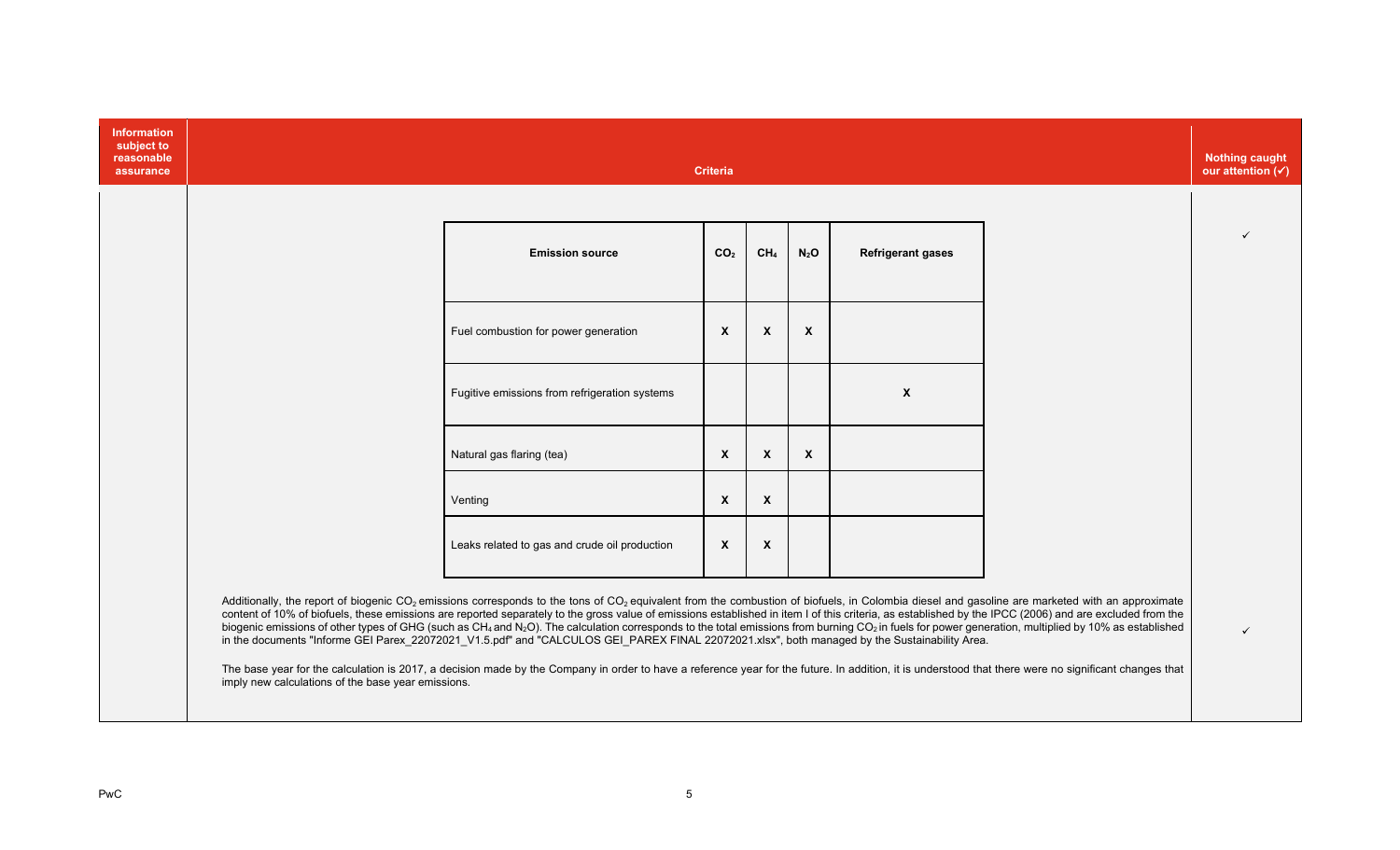| <b>Information</b><br>subject to<br>reasonable<br>assurance |                                                                                                                                                                                                                                                                                                                                                                                                                                                                                                 | <b>Criteria</b>                                |                                    | <b>Nothing caught</b><br>our attention $(\checkmark)$ |
|-------------------------------------------------------------|-------------------------------------------------------------------------------------------------------------------------------------------------------------------------------------------------------------------------------------------------------------------------------------------------------------------------------------------------------------------------------------------------------------------------------------------------------------------------------------------------|------------------------------------------------|------------------------------------|-------------------------------------------------------|
|                                                             | Emission factors, global warming potential rates and other relevant conversion factors correspond to those taken by the reporting companies from IPCC (2007) and FECOC (2016). The estimation<br>of GHG emissions is performed following the IPCC (2006) methodology and the GHG inventory report is prepared following the specifications of the Colombian Technical Standard ISO 14064-1.<br>The previously mentioned factors are used according to the sources presented in the table below: |                                                |                                    |                                                       |
|                                                             |                                                                                                                                                                                                                                                                                                                                                                                                                                                                                                 | Emission factors, densities and caloric values |                                    |                                                       |
|                                                             | Concept                                                                                                                                                                                                                                                                                                                                                                                                                                                                                         | Value                                          | <b>Source</b>                      |                                                       |
|                                                             | Crude Net caloric value - stationary                                                                                                                                                                                                                                                                                                                                                                                                                                                            | 0.000041 (TJ/Kg)                               |                                    |                                                       |
|                                                             | Diesel net caloric value - stationary (TJ/Kg)                                                                                                                                                                                                                                                                                                                                                                                                                                                   | 0.000042149 (TJ/Kg)                            |                                    |                                                       |
|                                                             | Mobile Diesel Net Caloric value (TJ/Kg)                                                                                                                                                                                                                                                                                                                                                                                                                                                         | 0.000042149 (TJ/Kg)                            |                                    |                                                       |
|                                                             | COESGEN Net caloric value (TJ/Kg)                                                                                                                                                                                                                                                                                                                                                                                                                                                               | 4.04E-05 (TJ/Kg)                               | FECOC, 2016. Emission factors of   |                                                       |
|                                                             | GLP Net caloric value (TJ/Kg)                                                                                                                                                                                                                                                                                                                                                                                                                                                                   | 0.000099 (TJ/Kg)                               | Colombian fuels. Bogotá, Colombia. | ✓                                                     |
|                                                             | Natural gas Net caloric value (TJ/Kg)                                                                                                                                                                                                                                                                                                                                                                                                                                                           | 0.000036 (TJ/Kg)                               |                                    |                                                       |
|                                                             | Crude density - stationary                                                                                                                                                                                                                                                                                                                                                                                                                                                                      | 0.939 (Kg/l)                                   |                                    |                                                       |
|                                                             | Diesel density - stationary                                                                                                                                                                                                                                                                                                                                                                                                                                                                     | $0.86$ (Kg/I)                                  |                                    |                                                       |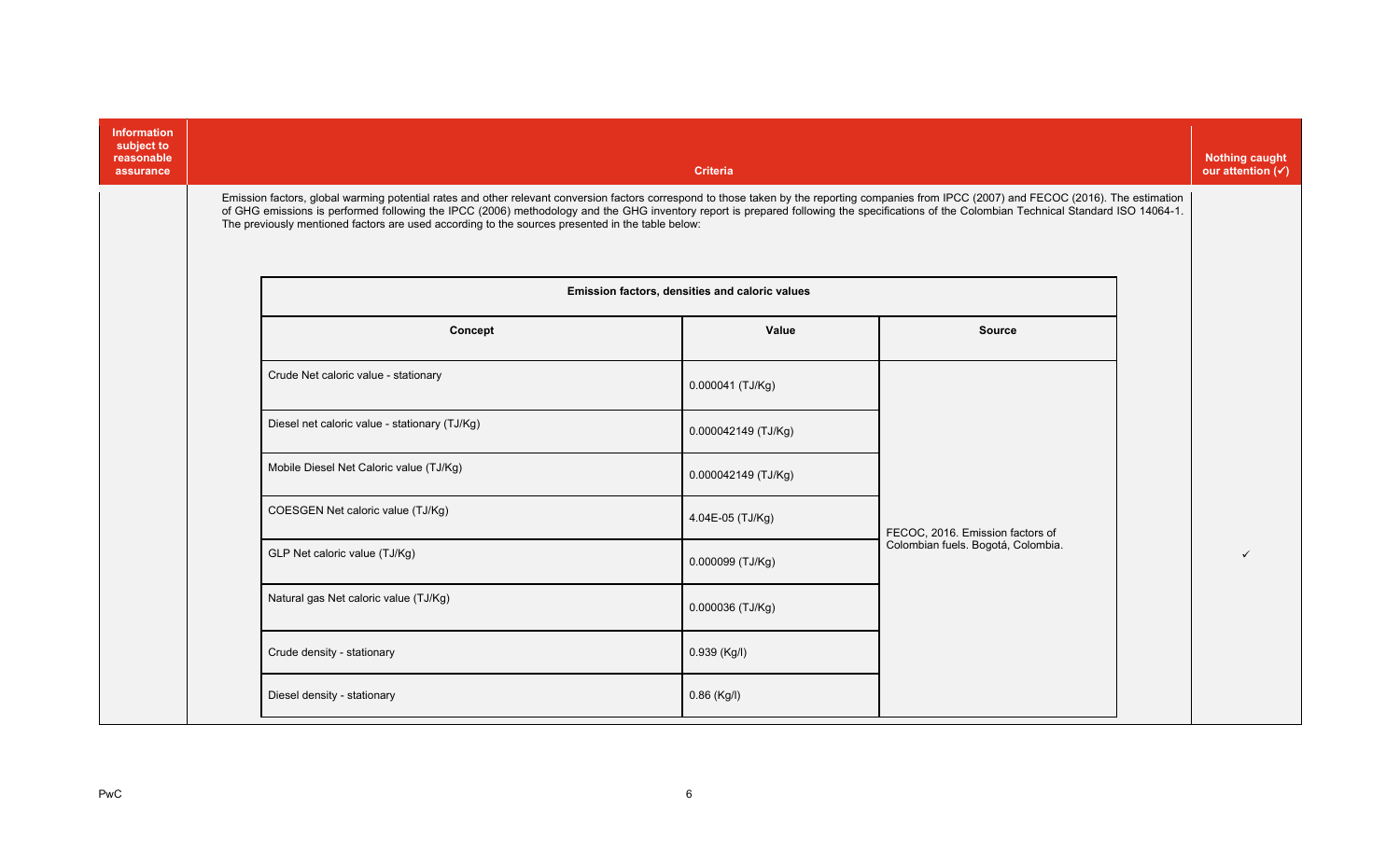| <b>Information</b><br>subject to<br>reasonable<br>assurance |                                                                           | <b>Criteria</b> |                                                                       | <b>Nothing caught</b><br>our attention $(v)$ |
|-------------------------------------------------------------|---------------------------------------------------------------------------|-----------------|-----------------------------------------------------------------------|----------------------------------------------|
|                                                             | B10 Diesel Density / mobile (light vehicle)                               | 0.86 (Kg/l)     |                                                                       |                                              |
|                                                             | <b>COESGEN Density</b>                                                    | 0.849 (Kg/l)    |                                                                       |                                              |
|                                                             | <b>GLP</b> density                                                        | 0.78 (Kg/l)     |                                                                       |                                              |
|                                                             | Natural gas density - stationary Colombia                                 | 0.78 (Kg/l)     |                                                                       |                                              |
|                                                             | CO <sub>2</sub> emission factor Crude oil - stationary                    | 77,956 (Kg/TJ)  | FECOC, 2016. Emission factors of<br>Colombian fuels. Bogota, Colombia |                                              |
|                                                             | CH <sub>4</sub> Crude emission factor - stationary                        | 5.5 (Kg/TJ)     | IPCC (2006).                                                          |                                              |
|                                                             | N <sub>2</sub> O Crude emission factor - stationary                       | $1.1$ (Kg/TJ)   | IPCC (2006).                                                          |                                              |
|                                                             | Diesel - stationary CO <sub>2</sub> emission factor                       | 74,831 (Kg/TJ)  | FECOC, 2016. Emission factors of<br>Colombian fuels. Bogota, Colombia |                                              |
|                                                             | CH <sub>4</sub> Diesel emission factor - stationary                       | 5.5 (Kg/TJ)     | IPCC (2006).                                                          |                                              |
|                                                             | Diesel - stationary N <sub>2</sub> O emission factor                      | 1.1 (Kg/TJ)     | IPCC (2006).                                                          |                                              |
|                                                             | CO <sub>2</sub> B10 Diesel emission factor / mobile (light vehicle)       | 74831 (Kg/TJ)   | FECOC, 2016. Emission factors of<br>Colombian fuels. Bogota, Colombia |                                              |
|                                                             | CH <sub>4</sub> B10 Diesel emission factor / mobile (light duty vehicle)  | 5.6 (Kg/TJ)     | IPCC (2006).                                                          |                                              |
|                                                             | N <sub>2</sub> O B10 Diesel emission factor / mobile (light-duty vehicle) | 6.7 (Kg/TJ)     | IPCC (2006).                                                          |                                              |
|                                                             |                                                                           |                 |                                                                       |                                              |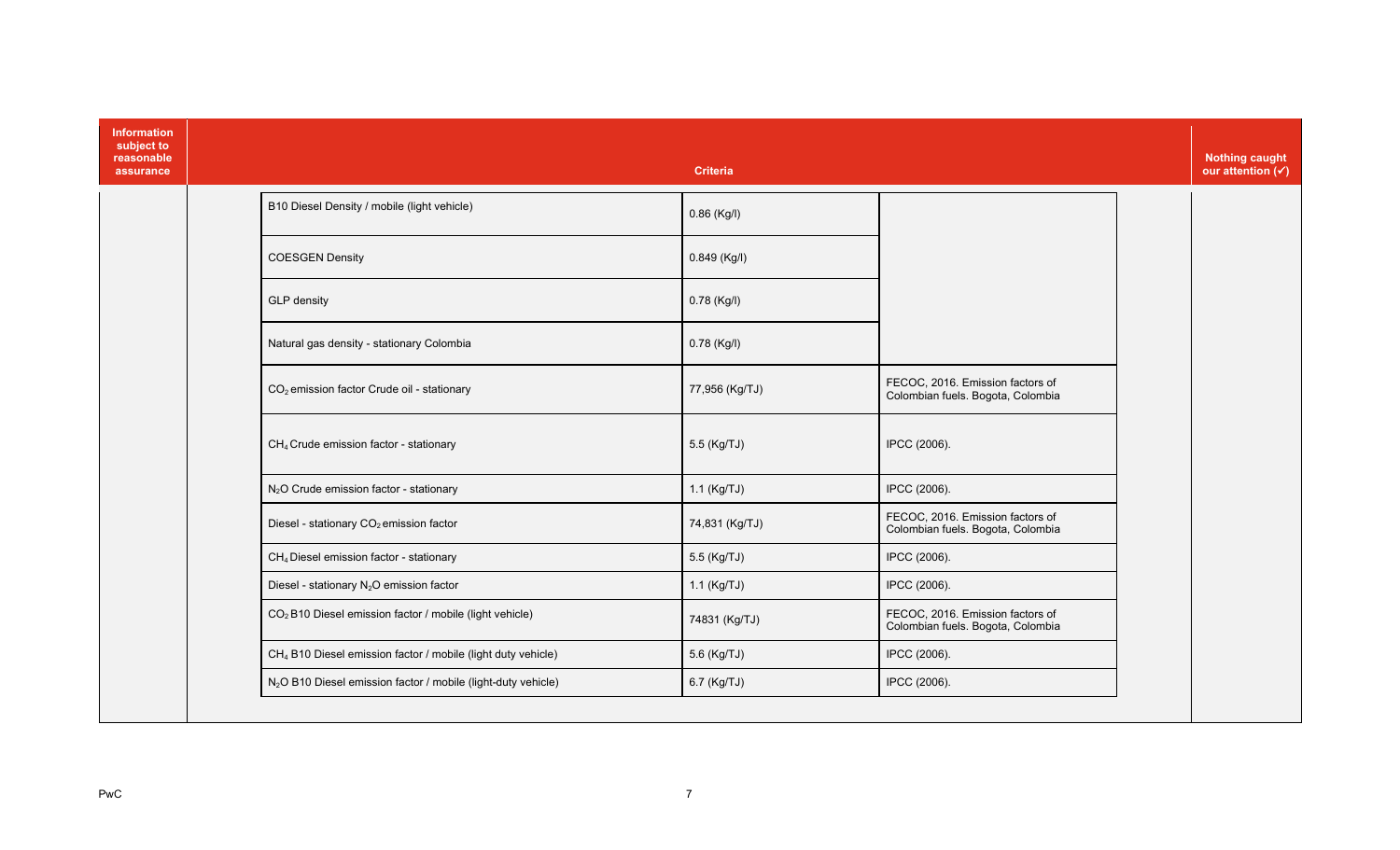| <b>Information</b><br>subject to<br>reasonable<br>assurance |                                                                       | <b>Criteria</b>                                     |                                                                                                                            | <b>Nothing caught</b><br>our attention $(\checkmark)$ |
|-------------------------------------------------------------|-----------------------------------------------------------------------|-----------------------------------------------------|----------------------------------------------------------------------------------------------------------------------------|-------------------------------------------------------|
|                                                             | CO <sub>2</sub> COESGEN emission factor                               | 78,281 (Kg/TJ)                                      | FECOC, 2016. Emission factors of<br>Colombian fuels. Bogota, Colombia                                                      |                                                       |
|                                                             | CH <sub>4</sub> COESGEN emission factor                               | 5.5 (Kg/TJ)                                         | IPCC (2006).                                                                                                               |                                                       |
|                                                             | N <sub>2</sub> O COESGEN emission factor                              | $1.1$ (Kg/TJ)                                       | IPCC (2006).                                                                                                               |                                                       |
|                                                             | $CO2 GLP$ emission factor                                             | 47,289 (Kg/TJ)                                      | FECOC, 2016. Emission factors of<br>Colombian fuels. Bogota, Colombia                                                      |                                                       |
|                                                             | CH <sub>4</sub> GLP emission factor                                   | $1.7$ (Kg/TJ)                                       | IPCC (2006).                                                                                                               |                                                       |
|                                                             | N <sub>2</sub> O GLP emission factor                                  | 1.5 (Kg/TJ)                                         | IPCC (2006).                                                                                                               |                                                       |
|                                                             | CO <sub>2</sub> Natural gas emission factor - stationary Colombia     | 55,539 (Kg/TJ)                                      | FECOC, 2016. Emission factors of<br>Colombian fuels. Bogota, Colombia                                                      |                                                       |
|                                                             | CH <sub>4</sub> Natural gas emission factor - stationary Colombia     | 1.7 (Kg/TJ)                                         | IPCC (2006).                                                                                                               |                                                       |
|                                                             | N <sub>2</sub> O Natural gas emission factor - stationary Colombia    | $0.2$ (Kg/TJ)                                       | IPCC (2006).                                                                                                               |                                                       |
|                                                             | $CH4$ gas production emission factor                                  | 0.00038 Gg per 1,000,000 m3 of gas<br>production    |                                                                                                                            |                                                       |
|                                                             | CO <sub>2</sub> gas production emission factor                        | 0.000014 Gg per 1,000,000 m3 of<br>gas production   | IPCC (2006).<br>Guidelines for National Greenhouse Gas                                                                     |                                                       |
|                                                             | $CH4$ crude oil production emission factor                            | 0.0000015 Gg per 1,000,000 m3 gas<br>production     | Inventories. National Greenhouse Gas<br>Inventories Programme, Eggleston H.S.,<br>Buendia L., Miwa K., Ngara T. and Tanabe |                                                       |
|                                                             | $CO2$ crude oil production emission factor                            | 0.00000011 Gg per 1,000,000 m3 of<br>gas production | K. (eds.). (eds). Published: IGES, Japan.<br>Chapters 1, 2, 3 and 5.                                                       |                                                       |
|                                                             | Transported in tractor-trailers CH <sub>4</sub> crude Emission factor | 0.000025 Gg per 1,000,000 m3 gas<br>production      |                                                                                                                            |                                                       |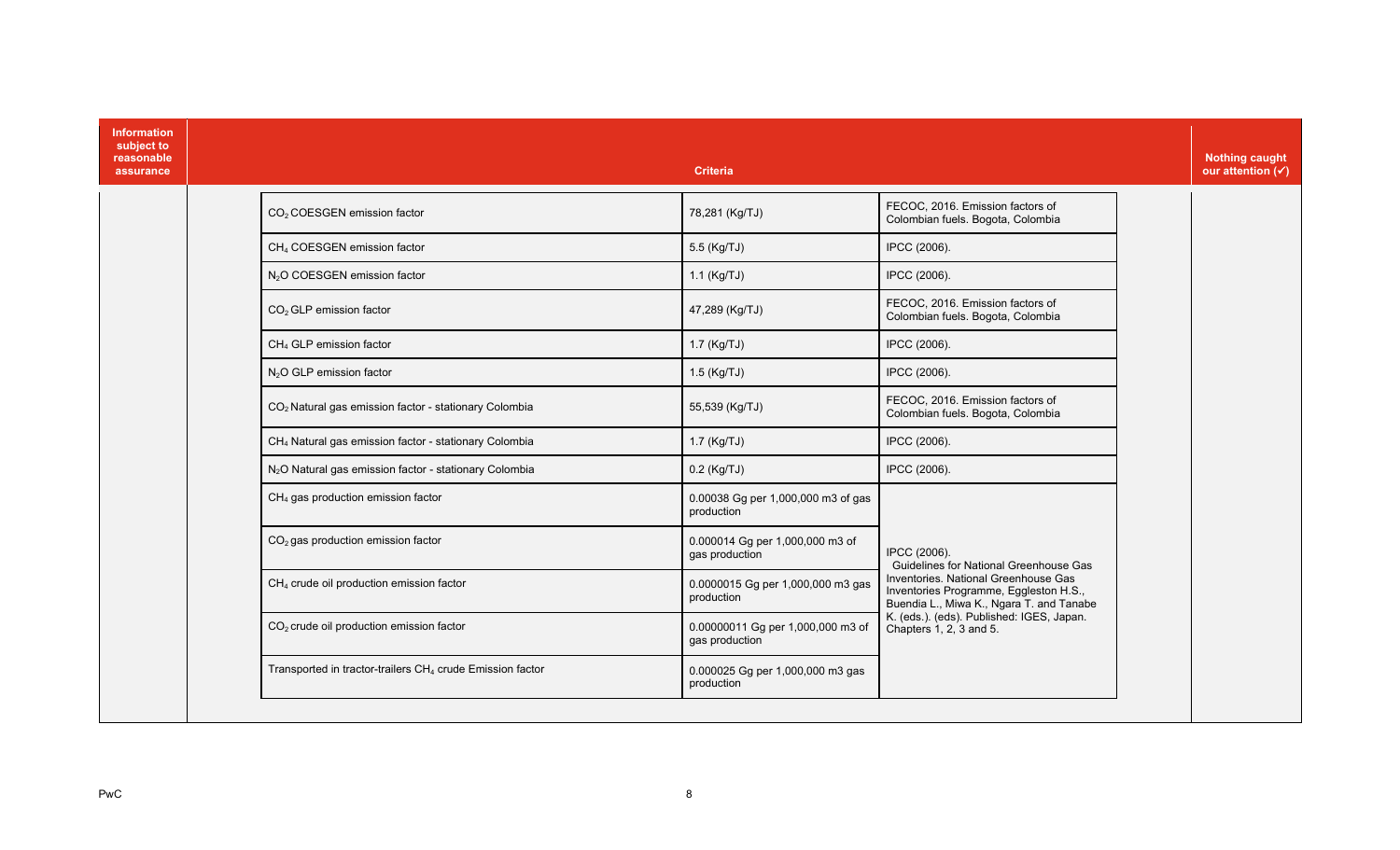| Information<br>subject to<br>reasonable<br>assurance |                                                                      |                  | <b>Criteria</b>                                                      |                                                                                            |  | <b>Nothing caught</b><br>our attention $(v)$ |
|------------------------------------------------------|----------------------------------------------------------------------|------------------|----------------------------------------------------------------------|--------------------------------------------------------------------------------------------|--|----------------------------------------------|
|                                                      | Transported by tractor-trailer CO <sub>2</sub> crude Emission factor |                  | 0.0000023 Gg per 1,000,000 m3 gas<br>production                      |                                                                                            |  |                                              |
|                                                      | CH <sub>4</sub> Torch burning emission factor                        |                  | 0.012 Gg per 1,000,000 m3 of gas<br>production                       |                                                                                            |  |                                              |
|                                                      | CO <sub>2</sub> Torch burning emission factor                        |                  | 2 Gg per 1,000,000 m3 of gas<br>production                           |                                                                                            |  |                                              |
|                                                      | N <sub>2</sub> O emission factor Flare burning                       |                  | 0.000023 Gg per 1,000,000 m3 gas<br>production                       |                                                                                            |  |                                              |
|                                                      | $CH4$ density                                                        | $0.68$ (kg/m3)   |                                                                      |                                                                                            |  |                                              |
|                                                      | $CO2$ density                                                        | 1,842 (kg/m3)    | Chromatography analysis advanced by PAREX Resources                  |                                                                                            |  |                                              |
|                                                      |                                                                      |                  |                                                                      |                                                                                            |  |                                              |
|                                                      |                                                                      |                  | Global warming potential values<br>(Potential Global Warming Values) |                                                                                            |  |                                              |
|                                                      |                                                                      | Component        | <b>Emission factor/ GWP</b>                                          | Source                                                                                     |  |                                              |
|                                                      |                                                                      | CO <sub>2</sub>  | $\overline{1}$                                                       |                                                                                            |  |                                              |
|                                                      |                                                                      | CH <sub>4</sub>  | 25                                                                   | IPCC, 2007. Climate Change<br>2007: The Physical Science<br>Basis. S. Solomon et al., eds. |  |                                              |
|                                                      |                                                                      | $N_2O$           | 298                                                                  | Cambridge University Press,<br>Cambridge UK.                                               |  | ✓                                            |
|                                                      |                                                                      | <b>HFC: R/22</b> | 1760                                                                 |                                                                                            |  |                                              |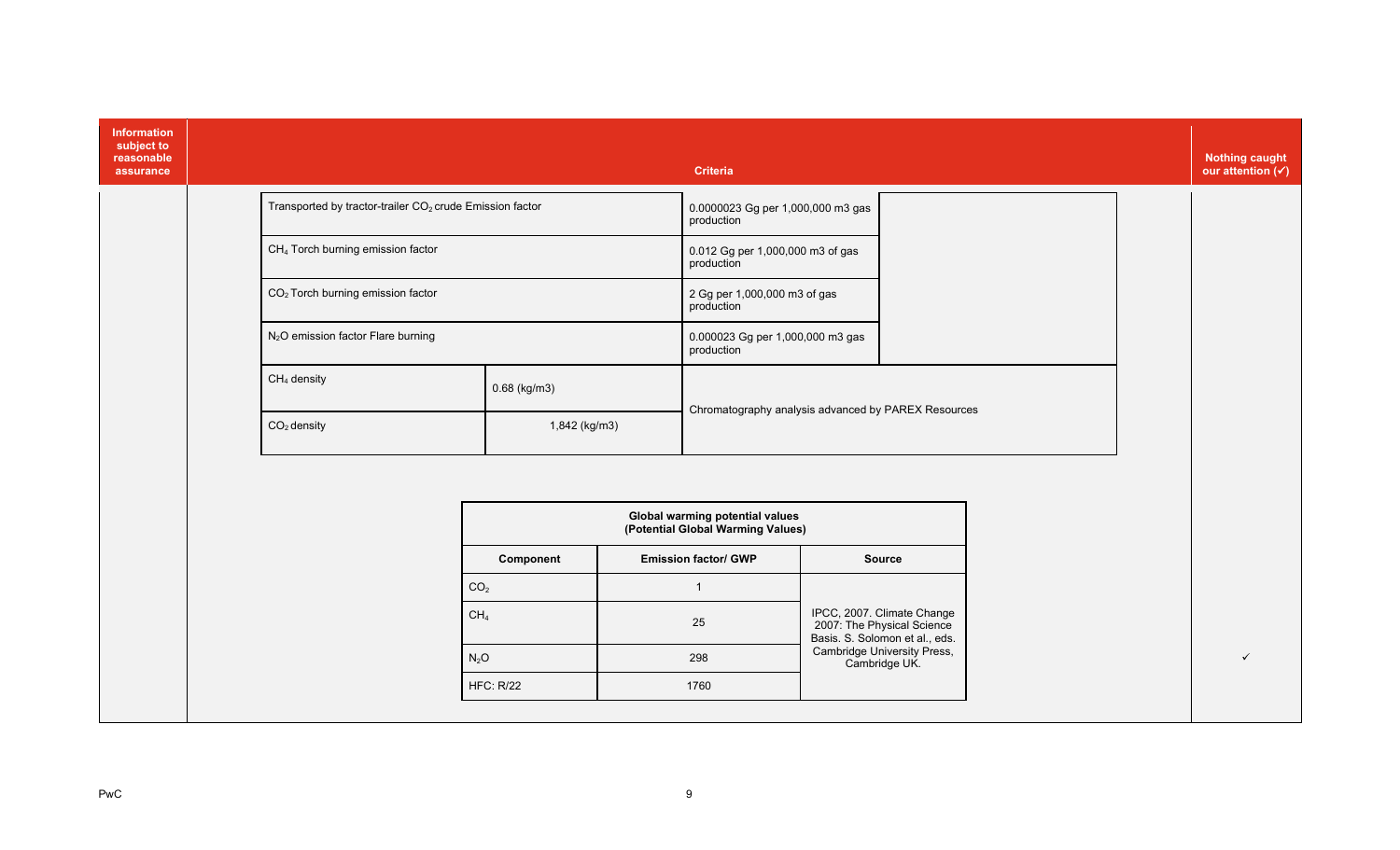| Information<br>subject to<br>reasonable<br>assurance |                                                               |                           |                                                                               | <b>Criteria</b>                                                |                                                     |                                                                                                                                                                                                   | <b>Nothing caught</b><br>our attention $(v)$ |
|------------------------------------------------------|---------------------------------------------------------------|---------------------------|-------------------------------------------------------------------------------|----------------------------------------------------------------|-----------------------------------------------------|---------------------------------------------------------------------------------------------------------------------------------------------------------------------------------------------------|----------------------------------------------|
|                                                      |                                                               |                           | <b>HFC: R/410a</b>                                                            | 1924                                                           |                                                     |                                                                                                                                                                                                   |                                              |
|                                                      |                                                               |                           | <b>HFC: R/422d</b>                                                            | 2479                                                           |                                                     |                                                                                                                                                                                                   |                                              |
|                                                      | Parex_22072021_V1.5.pdf", managed by the Sustainability Area. |                           |                                                                               |                                                                |                                                     | The reporting company considers operational control as an approach to consolidate emissions. Such operational limits are defined in the table below, as established in the document " Informe GEI |                                              |
|                                                      |                                                               |                           |                                                                               | Operational limits (activities) of the GHG inventory (Scope 1) |                                                     |                                                                                                                                                                                                   |                                              |
|                                                      |                                                               |                           | Activities carried out in the production fields<br>and administrative offices |                                                                | <b>Emission sources associated with activities</b>  |                                                                                                                                                                                                   |                                              |
|                                                      |                                                               |                           | Production of gas and crude oil                                               | Stationary and mobile diesel consumption                       |                                                     |                                                                                                                                                                                                   |                                              |
|                                                      |                                                               |                           |                                                                               | Crude oil consumption                                          |                                                     |                                                                                                                                                                                                   |                                              |
|                                                      |                                                               |                           |                                                                               | Gas consumption                                                |                                                     |                                                                                                                                                                                                   |                                              |
|                                                      |                                                               |                           |                                                                               | <b>COESGEN</b> consumption                                     |                                                     |                                                                                                                                                                                                   |                                              |
|                                                      |                                                               |                           |                                                                               | LPG consumption                                                |                                                     |                                                                                                                                                                                                   |                                              |
|                                                      |                                                               |                           |                                                                               | Torch burning                                                  |                                                     |                                                                                                                                                                                                   |                                              |
|                                                      |                                                               |                           |                                                                               | Venting                                                        |                                                     |                                                                                                                                                                                                   |                                              |
|                                                      |                                                               |                           |                                                                               |                                                                | Fugitive emissions gas and crude oil transportation |                                                                                                                                                                                                   |                                              |
|                                                      |                                                               | Administrative activities |                                                                               | Air conditioning operations                                    |                                                     |                                                                                                                                                                                                   |                                              |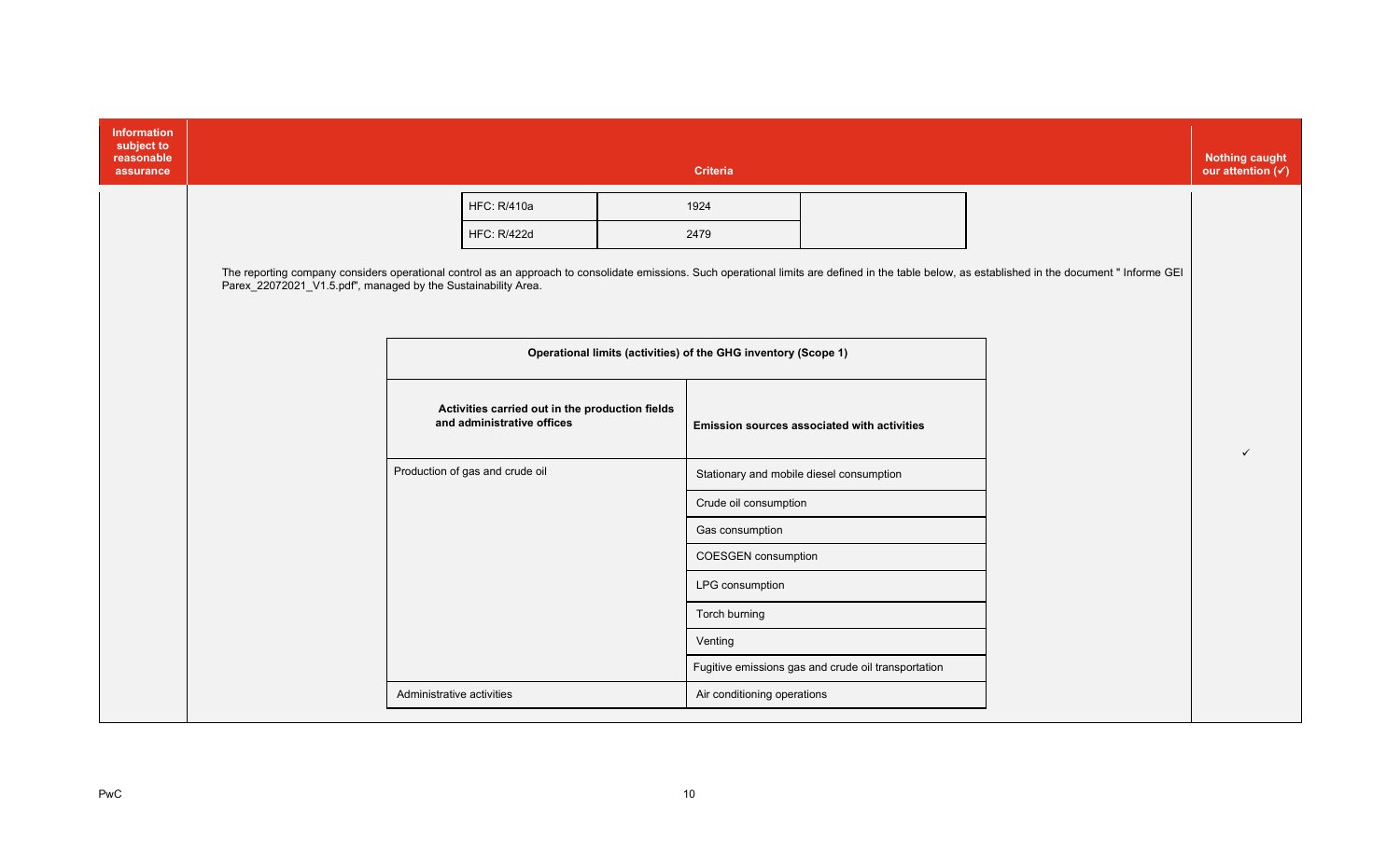| <b>Information</b><br>subject to<br>reasonable<br>assurance | <b>Criteria</b>                                                                                                                                                                                                                                                                                                                                                                                                                                                                                                                                                                                                                                                                                                                                                                                                                                                                                                                                                                                                                                                                                                                                                                                                                                                                                                                                                                                                                                                                                                                | <b>Nothing caught</b><br>our attention $(\checkmark)$ |
|-------------------------------------------------------------|--------------------------------------------------------------------------------------------------------------------------------------------------------------------------------------------------------------------------------------------------------------------------------------------------------------------------------------------------------------------------------------------------------------------------------------------------------------------------------------------------------------------------------------------------------------------------------------------------------------------------------------------------------------------------------------------------------------------------------------------------------------------------------------------------------------------------------------------------------------------------------------------------------------------------------------------------------------------------------------------------------------------------------------------------------------------------------------------------------------------------------------------------------------------------------------------------------------------------------------------------------------------------------------------------------------------------------------------------------------------------------------------------------------------------------------------------------------------------------------------------------------------------------|-------------------------------------------------------|
|                                                             | In relation to the calculation of the uncertainty associated with the source, the methodology, or good practices, of the IPCC 2006 according to the Conceptual Basis for Uncertainty Analysis and the<br>uncertainties associated with the values reported for each of the default data (data generated in other investigations) that were used. The total uncertainty for the total inventory was estimated<br>according to the following equation (IPIECA 2011):<br>$t = \frac{\sqrt{(A x a)^2 + (B x b)^2 + \dots + (N x n)^2}}{T}$                                                                                                                                                                                                                                                                                                                                                                                                                                                                                                                                                                                                                                                                                                                                                                                                                                                                                                                                                                                         |                                                       |
|                                                             | Where,<br>t: Total uncertainty<br>T: Total greenhouse gas emissions.<br>A=category A emissions, a=uncertainty of category A emissions,<br>B=category B emissions, b=uncertainty of category B emissions,<br>N=category N emissions, n=uncertainty of category N emissions.<br>The scope of the assurance was limited to reconciliation of the information reported in the GHG Inventory, in relation to the sources mentioned in the criteria, provided by the Sustainability Area<br>(which consolidates this information from the records and reports of other areas of the companies); to the validation, based on samples, of the existence of the source data, and to the recalculation<br>of the final values of the established formulas in the criteria based on the information included in those sources, for selected samples. It did not include the evaluation of the reasonableness and<br>suitability of the data included in the reports used for the calculation, emission factors, caloric values, densities and global warming potentials mentioned in the criteria, the integrity of the<br>information sources used for the calculation for the year under review, nor the evaluation of the occurrence of the events that originated the report.                                                                                                                                                                                                                                                         |                                                       |
| <b>Indirect</b><br>(Scope 2)<br><b>GHG</b><br>emissions     | The Company's Management included in its Greenhouse Gas statement 2020 (hereinafter Inventory), the result of the quantification of its scope 2 GHG emissions generated within the framework of its<br>activities, for the period from January 1 to December 31, 2020 (hereinafter, the year under review), for the companies Parex Resources Colombia Ltd. Sucursal, Parex Verano Limited Sucursal and<br>Parex Resources Inc. (hereinafter the reporting companies), according to the IPCC (2006) GHG emissions estimation methodology, the guidelines of the Colombian Technical Standard ISO 14064-1<br>and complemented with the definitions established by Management, as presented below:<br>Scope 2 of the inventory refers to indirect emissions from the external generation of electricity that is consumed within the organization, as part of the operational and administrative activities of the<br>facilities within the limits of the reporting companies. The following emission sources are identified:<br>National Interconnected System of Colombia: corresponds to energy consumption in kWh from the electrical grid, which is generated mainly in hydroelectric and thermoelectric plants, for the<br>following locations in the Colombian territory. Emissions due to energy losses in the electric power transmission network are not included.<br>Bogotá Office<br>$\circ$<br>Yopal Office<br>$\circ$<br>Tame Office<br>$\circ$<br>Tauramena Office<br>$\circ$<br>Barrancabermeja Office<br>$\circ$ |                                                       |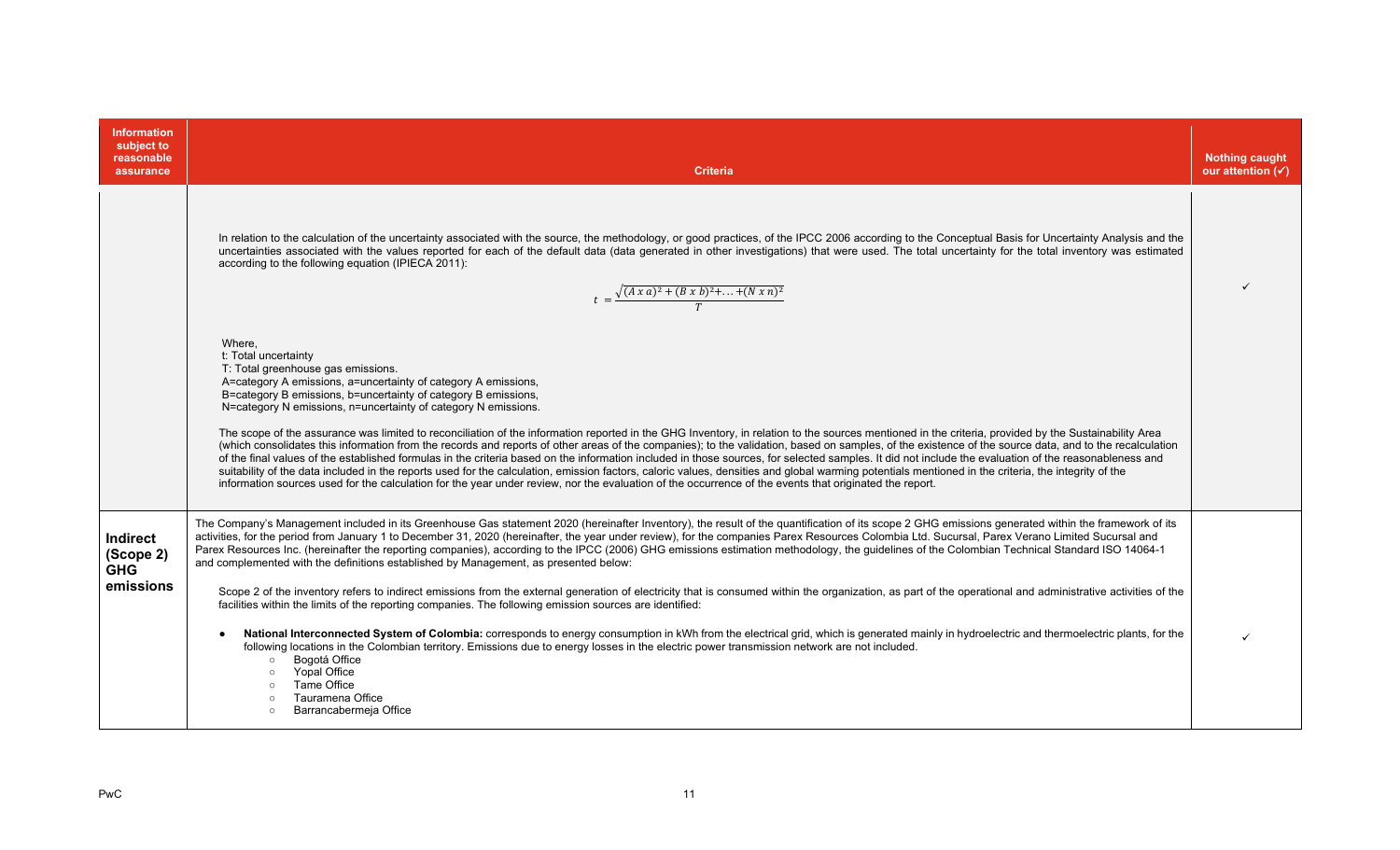| <b>Information</b><br>subject to<br>reasonable<br>assurance |                                                                                                                                                                                                                                                                                                                                                                                                                                                                                                                                                                                                                                                                                                                         | <b>Criteria</b>                 |                              |                  |                                  | <b>Nothing caught</b><br>our attention $(\checkmark)$ |
|-------------------------------------------------------------|-------------------------------------------------------------------------------------------------------------------------------------------------------------------------------------------------------------------------------------------------------------------------------------------------------------------------------------------------------------------------------------------------------------------------------------------------------------------------------------------------------------------------------------------------------------------------------------------------------------------------------------------------------------------------------------------------------------------------|---------------------------------|------------------------------|------------------|----------------------------------|-------------------------------------------------------|
|                                                             | Pozo Aguas Blancas<br>$\circ$<br>Pozo Capachos<br>$\circ$<br>Pozo Llanos 16 (Kona Facilities Field)<br>$\circ$<br>National Energy System of Canada: corresponds to energy consumption in kWh from the electricity grid, which is generated mainly in thermoelectric plants, for the following locations in the<br>city of Calgary. Emissions from energy losses in the power transmission grid are not included.<br>o Calgary Office                                                                                                                                                                                                                                                                                    |                                 |                              |                  |                                  |                                                       |
|                                                             | The total value of scope 2 GHG emissions corresponds to the sum of the total indirect GHG emissions calculated for each emission source through the application of the following formula:<br>Indirect GHG emissions (Scope 2) in tons of CO <sub>2</sub> e = tons of CO <sub>2</sub> equivalent emissions from electricity consumption of the National Interconnected System + tons of CO <sub>2</sub> equivalent<br>emissions from electricity consumption of the National Energy System of Canada.                                                                                                                                                                                                                    |                                 |                              |                  |                                  |                                                       |
|                                                             | The gases included in the calculation of direct GHG emissions are: Carbon Dioxide (CO <sub>2</sub> ) and, additionally, for the case of Canada, Methane (CH <sub>4</sub> ) and Nitrous Oxide (N <sub>2</sub> O). In the GHG estimation,<br>the emission factors provided by the entities responsible for such information were used. In the case of Colombia, the emission factor corresponds to that reported by the Mining and Energy Planning<br>Unit (UPME) for the National Interconnected System. In the case of the Calgary office, the emission factors correspond to those reported by the Canadian Government in the National Greenhouse<br>Gas report. This information is presented in the following table: |                                 |                              |                  |                                  |                                                       |
|                                                             |                                                                                                                                                                                                                                                                                                                                                                                                                                                                                                                                                                                                                                                                                                                         | CO <sub>2</sub> emission factor | Emission factor CH4          |                  | N <sub>2</sub> O emission factor |                                                       |
|                                                             | <b>National Interconnected System (UPME)</b>                                                                                                                                                                                                                                                                                                                                                                                                                                                                                                                                                                                                                                                                            | 0.166 kg $CO2/kWh$              |                              |                  |                                  |                                                       |
|                                                             | <b>Canadian Energy System (Canadian</b><br>Government)                                                                                                                                                                                                                                                                                                                                                                                                                                                                                                                                                                                                                                                                  | 140 gr CO <sub>2</sub> /kWh     | 0.01 gr CH <sub>4</sub> /kWh |                  | 0.003 gr $N_2O/kWh$              |                                                       |
|                                                             | The calculation of the emissions generated corresponds, then, to the multiplication of the emissions factor determined for each gas by the value of electric energy consumption. For the consolidation<br>in tons of CO <sub>2</sub> equivalent, the emissions generated for each gas are added once each of these is multiplied by the Global Warming Potential (GWP) of the gas. The potentials for each gas are<br>presented below (IPCC, 2007):                                                                                                                                                                                                                                                                     |                                 |                              |                  |                                  |                                                       |
|                                                             | Gas                                                                                                                                                                                                                                                                                                                                                                                                                                                                                                                                                                                                                                                                                                                     | CO <sub>2</sub>                 | CH <sub>4</sub>              | N <sub>2</sub> O |                                  |                                                       |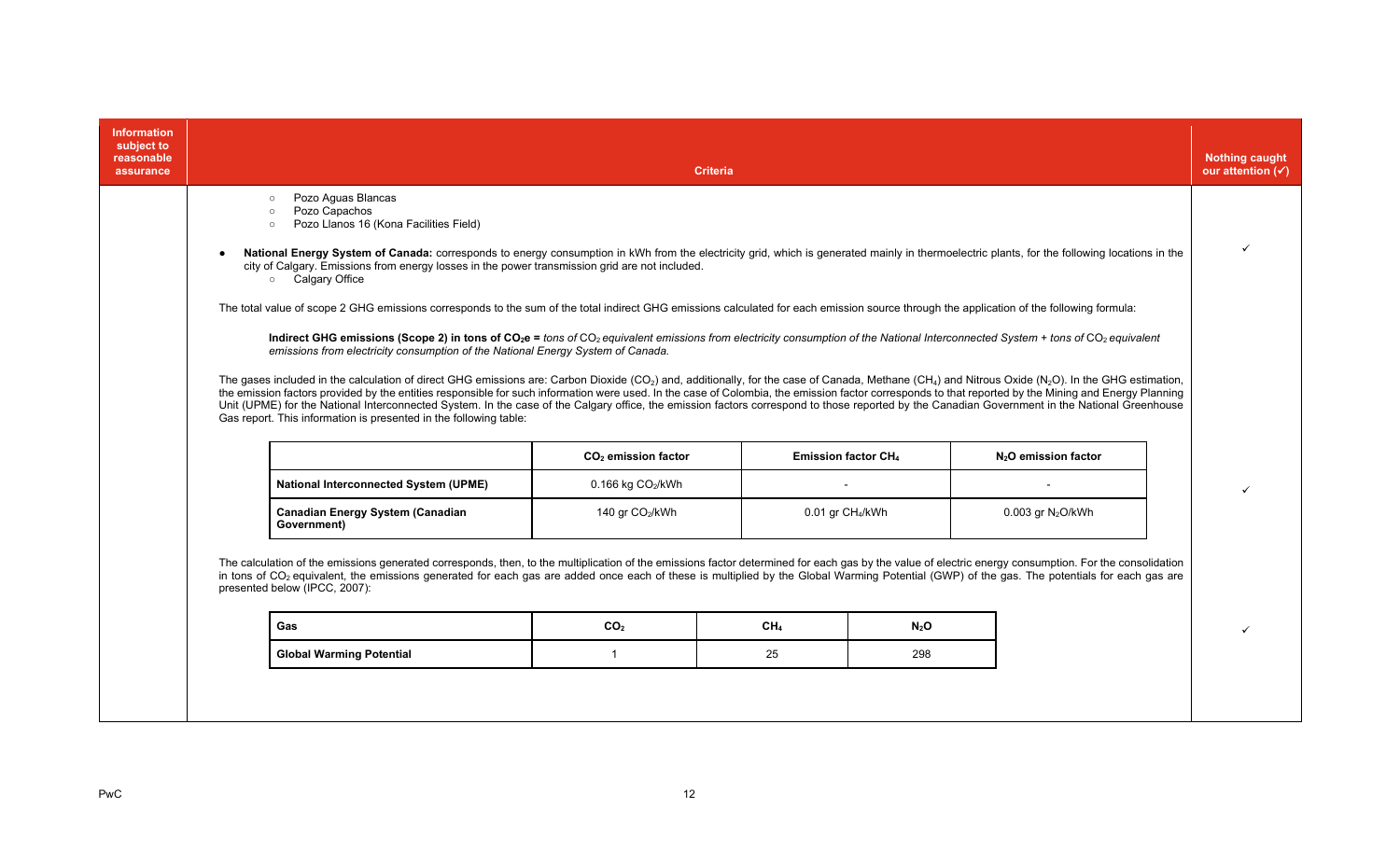| <b>Information</b><br>subject to<br>reasonable<br>assurance      | <b>Criteria</b>                                                                                                                                                                                                                                                                                                                                                                                                                                                                                                                                                                                                                                                                                                                                                                                                                                                                                                                                                                                                                                                                                                                                                                                                                                                                                                                                                                                                                                                                                                                                                                                                                                                                                                                                                                                                                                                                                        | <b>Nothing caught</b><br>our attention $(\checkmark)$ |
|------------------------------------------------------------------|--------------------------------------------------------------------------------------------------------------------------------------------------------------------------------------------------------------------------------------------------------------------------------------------------------------------------------------------------------------------------------------------------------------------------------------------------------------------------------------------------------------------------------------------------------------------------------------------------------------------------------------------------------------------------------------------------------------------------------------------------------------------------------------------------------------------------------------------------------------------------------------------------------------------------------------------------------------------------------------------------------------------------------------------------------------------------------------------------------------------------------------------------------------------------------------------------------------------------------------------------------------------------------------------------------------------------------------------------------------------------------------------------------------------------------------------------------------------------------------------------------------------------------------------------------------------------------------------------------------------------------------------------------------------------------------------------------------------------------------------------------------------------------------------------------------------------------------------------------------------------------------------------------|-------------------------------------------------------|
|                                                                  | The above is presented in accordance with the Greenhouse Gas Inventory 2020 of the reporting companies, which can be found in the document "Informe GEI Parex 22072021 V1.5.pdf", as well<br>as the detail of the calculations presented in the file "CALCULOS GEI_PAREX FINAL 22072021.xlsx", where the Emission Factors (EF), Global Warming Potentials and consumption data, leakage,<br>traveled kilometers, and other data used for the estimation of emissions can be found. Both documents are managed by the Sustainability Area.<br>The scope of the assurance was limited to reconciliation of the information reported in the GHG Inventory, in relation to the sources mentioned in the criteria, provided by the Sustainability Area<br>(which consolidates this information from the records and reports of other areas of the companies); to the validation, based on samples, of the existence of the source data; and to the recalculation<br>of the final values of the established formulas in the criteria based on the information included in those sources, for selected samples. It did not include assessment of the reasonability or suitability<br>of the sources, emission factors, caloric values, densities and global warming potentials mentioned in the criteria, the assessment of the integrity of the information sources used for the calculation<br>for the year under review, nor the evaluation of the occurrence of the events that originated the report.                                                                                                                                                                                                                                                                                                                                                                                                    | ✓                                                     |
| <b>Other</b><br>indirect<br><b>GHG</b><br>emissions<br>- Scope 3 | The Company's Management included in its Greenhouse Gas statement 2020 (hereinafter Inventory), the result of the quantification of its scope 3 GHG emissions generated within the framework of its<br>activities, for the period from January 1 to December 31, 2020 (hereinafter, the year under review), for the Companies Parex Resources Colombia Ltd. Sucursal, Parex Verano Limited Sucursal and Parex<br>Resources Inc. (hereinafter the reporting companies), according to the IPCC (2006) GHG emissions estimation methodology, the guidelines of the Colombian Technical Standard ISO 14064-1 and<br>complemented with the definitions established by Management, as presented below:<br>Scope 3 of the inventory refers to other indirect emissions included based on the needs of the reporting companies and are directly related to their operations in the areas of production, drilling, civil works,<br>facilities, environmental impact studies, workover-completion (WO/CO), marketing, transportation and administrative offices in Colombia and Canada. In line with the above, the following emission sources<br>are identified:<br>Third party fuel (diesel and natural gas) combustion: corresponds to the consumption of fuel (diesel, crude oil, COESGEN, LPG and natural gas) used in Workover/Completion (WO/CO)<br>activities, facilities, drilling and administrative offices belonging to the reporting companies during the year under review. The detail of these facilities is presented below:<br>WO/CO<br>$\circ$<br>Aguas blancas Block<br>$\blacksquare$<br>Cabrestero Block<br>Capachos Block<br>Fortuna Block<br>$\blacksquare$<br>Llanos 26 Block<br>Llanos 30 Block<br>$\blacksquare$<br>Llanos 32 Block<br>$\blacksquare$<br>Llanos 40 Block<br>$\blacksquare$<br>Llanos 94 Block<br>Los Ocarros Block<br>Merecure Block<br>Playón Block<br>$\blacksquare$ | $\checkmark$                                          |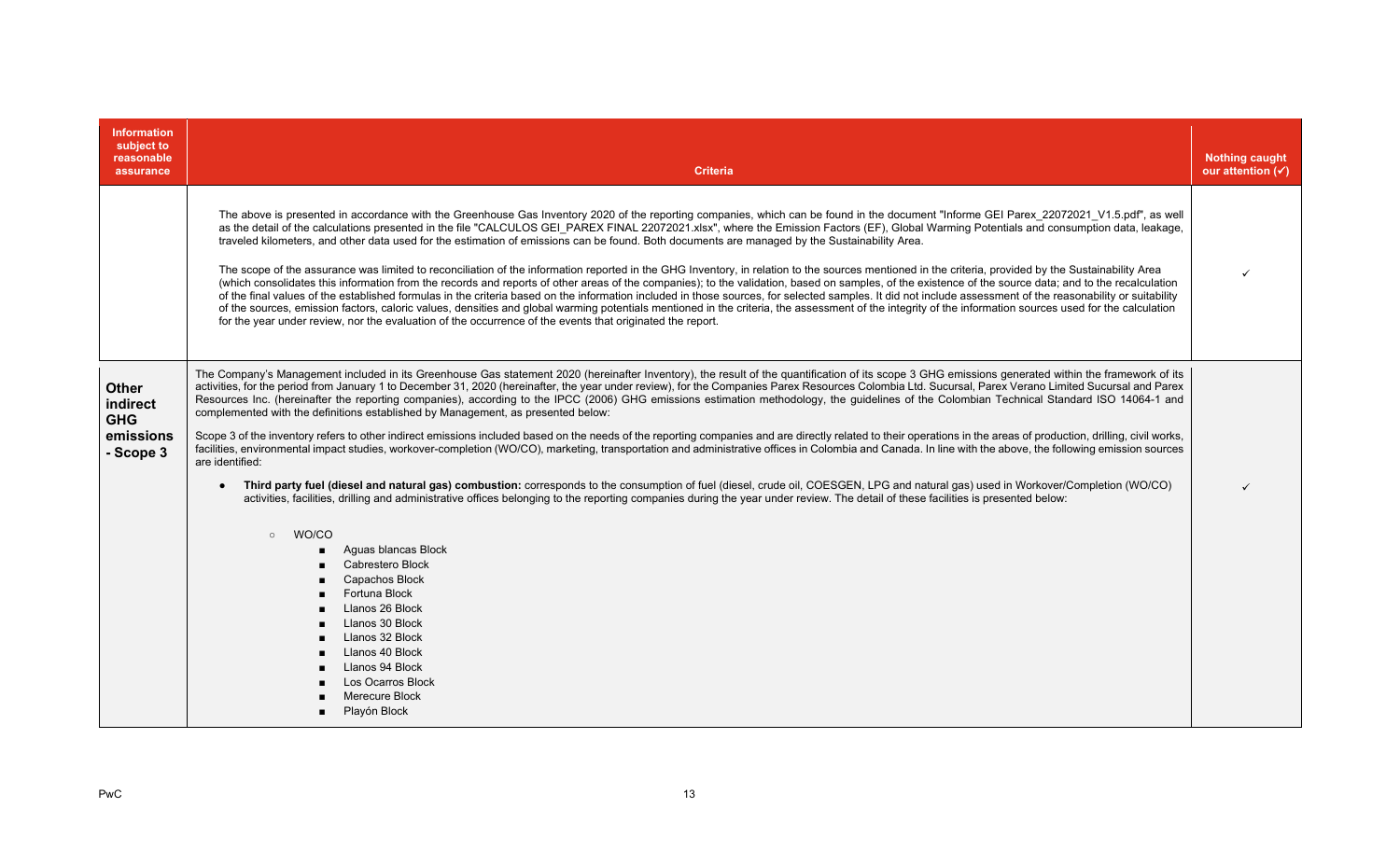| <b>Information</b><br>subject to<br>reasonable<br>assurance |                                                                       |                                                                                                                                                                                                                                                                                                                                                                                                                                                                                                                                                                                                                                                                                                                                                                                     |                | <b>Criteria</b>                     |                  |                            |                   | <b>Nothing caught</b><br>our attention $(\checkmark)$ |
|-------------------------------------------------------------|-----------------------------------------------------------------------|-------------------------------------------------------------------------------------------------------------------------------------------------------------------------------------------------------------------------------------------------------------------------------------------------------------------------------------------------------------------------------------------------------------------------------------------------------------------------------------------------------------------------------------------------------------------------------------------------------------------------------------------------------------------------------------------------------------------------------------------------------------------------------------|----------------|-------------------------------------|------------------|----------------------------|-------------------|-------------------------------------------------------|
|                                                             | Drilling<br>$\circ$<br>$\circ$<br>$\circ$<br>in the following tables: | VIM-1 Block<br>CPO-11 Block<br>CPO-11 Block<br>п.<br>Aguas Blancas Block<br>■<br>Cabrestero Block<br>Fortuna Block<br>Playón Block<br>$\blacksquare$<br>Facilities<br>Aguas Blancas Block<br>$\blacksquare$<br>Cabrestero Block<br>$\blacksquare$<br>Capachos Block<br>Llanos 32 Block<br>Calgary office (stationary gas consumption)<br>The gases included in the calculation of indirect GHG emissions are: Carbon Dioxide (CO <sub>2</sub> ), Methane (CH <sub>4</sub> ) and Nitrous Oxide (N <sub>2</sub> O). In the estimation of GHG from fuel combustion, CO <sub>2</sub><br>emission factors, density and caloric values provided by IPCC (2006) and fuel emission factors FECOC (2015) for each type of fuel were used as a basis for the calculation, which are presented |                |                                     |                  |                            |                   | $\checkmark$<br>$\checkmark$                          |
|                                                             |                                                                       | <b>Fuel type</b>                                                                                                                                                                                                                                                                                                                                                                                                                                                                                                                                                                                                                                                                                                                                                                    | Density (Kg/l) | <b>Net Caloric Value</b><br>(TJ/Kg) | FE $CO2$ (Kg/TJ) | FE CH <sub>4</sub> (Kg/TJ) | FE $N_2O$ (Kg/TJ) |                                                       |
|                                                             |                                                                       | Crude - stationary                                                                                                                                                                                                                                                                                                                                                                                                                                                                                                                                                                                                                                                                                                                                                                  | 0.939          | 0.000041                            | 77,956           | 5.5                        | 1.1               |                                                       |
|                                                             |                                                                       | Diesel - B9 stationary                                                                                                                                                                                                                                                                                                                                                                                                                                                                                                                                                                                                                                                                                                                                                              | 0.86           | 0.000042149                         | 74,831           | 5.5                        | 1.1               |                                                       |
|                                                             |                                                                       | B10 Diesel / mobile (light<br>vehicle)                                                                                                                                                                                                                                                                                                                                                                                                                                                                                                                                                                                                                                                                                                                                              | 0.86           | 0.000042149                         | 74831            | 5.6                        | 6.7               |                                                       |
|                                                             |                                                                       | <b>COESGEN</b>                                                                                                                                                                                                                                                                                                                                                                                                                                                                                                                                                                                                                                                                                                                                                                      | 0.849          | 4.04E-05                            | 78,281           | 5.5                        | 1.1               |                                                       |
|                                                             |                                                                       | <b>LPG</b>                                                                                                                                                                                                                                                                                                                                                                                                                                                                                                                                                                                                                                                                                                                                                                          | 0.78           | 0.000099                            | 47,289           | $1.7$                      | 1.5               |                                                       |
|                                                             |                                                                       | Gas - stationary Colombia                                                                                                                                                                                                                                                                                                                                                                                                                                                                                                                                                                                                                                                                                                                                                           | 0.78           | 0.000036                            | 55,539           | $1.7$                      | 0.2               |                                                       |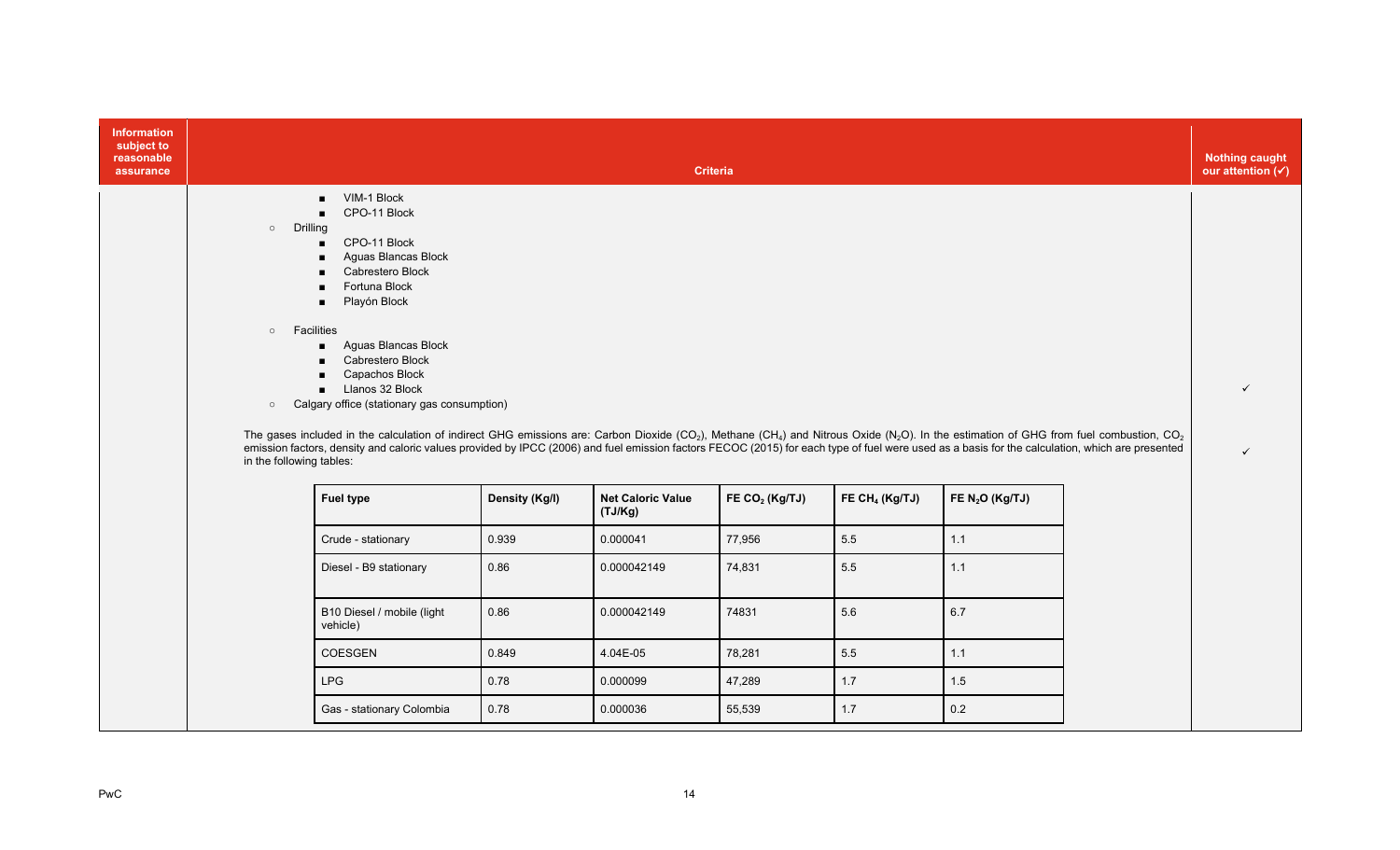| <b>Information</b><br>subject to<br>reasonable<br>assurance | <b>Criteria</b>                       |                                                                                                                                                                                                                                                                                                                                                                                                                                                                                                               |                                                                        |          |                                                                      |     |     |  | <b>Nothing caught</b><br>our attention $(\checkmark)$ |
|-------------------------------------------------------------|---------------------------------------|---------------------------------------------------------------------------------------------------------------------------------------------------------------------------------------------------------------------------------------------------------------------------------------------------------------------------------------------------------------------------------------------------------------------------------------------------------------------------------------------------------------|------------------------------------------------------------------------|----------|----------------------------------------------------------------------|-----|-----|--|-------------------------------------------------------|
|                                                             |                                       | Gas - stationary Canada A3<br>The calculation of the value of indirect emissions from the combustion of third-party fuels corresponds to the multiplication of the emissions factor determined for each gas by the fuel<br>consumption value. For the consolidation in tons of CO <sub>2</sub> equivalent, the emissions generated for each gas are added once each of these is multiplied by the Global Warming Potential (GWP)<br>of the gas. The potentials for each gas are presented below (IPCC, 2007): | 0.78                                                                   | 0.000036 | 56,300                                                               | 1.7 | 0.2 |  |                                                       |
|                                                             |                                       |                                                                                                                                                                                                                                                                                                                                                                                                                                                                                                               | Gas<br>Carbon dioxide (CO <sub>2</sub> )<br>Methane (CH <sub>4</sub> ) |          | <b>Global Warming Potential</b><br>1 (IPCC, 2007)<br>25 (IPCC, 2007) |     |     |  |                                                       |
|                                                             | $\bullet$                             | Fugitive emissions from third party refrigeration and air conditioning systems: refers to leakage values in refrigeration and air conditioning equipment used in Workover/Completion                                                                                                                                                                                                                                                                                                                          | Nitrous oxide $(N_2O)$                                                 |          | 298 (IPCC, 2007)                                                     |     |     |  |                                                       |
|                                                             | $\circ$<br><b>Drilling</b><br>$\circ$ | (WO/CO) activities, drilling and administrative offices belonging to the reporting companies during the year under review, the details of these facilities are presented below:<br>WO/CO<br>Aguas Blancas Block<br>Cabrestero Block<br>Capachos Block<br>Llanos 26 Block<br>$\blacksquare$<br>Llanos 32 Block<br>Llanos 94 Block<br>Los Ocarros Block<br>VIM-1 Block<br>п.<br>CPO-11 Block<br>Aguas Blancas Block<br>Cabrestero Block<br>Fortuna Block<br>Playón Block<br>$\blacksquare$                      |                                                                        |          |                                                                      |     |     |  |                                                       |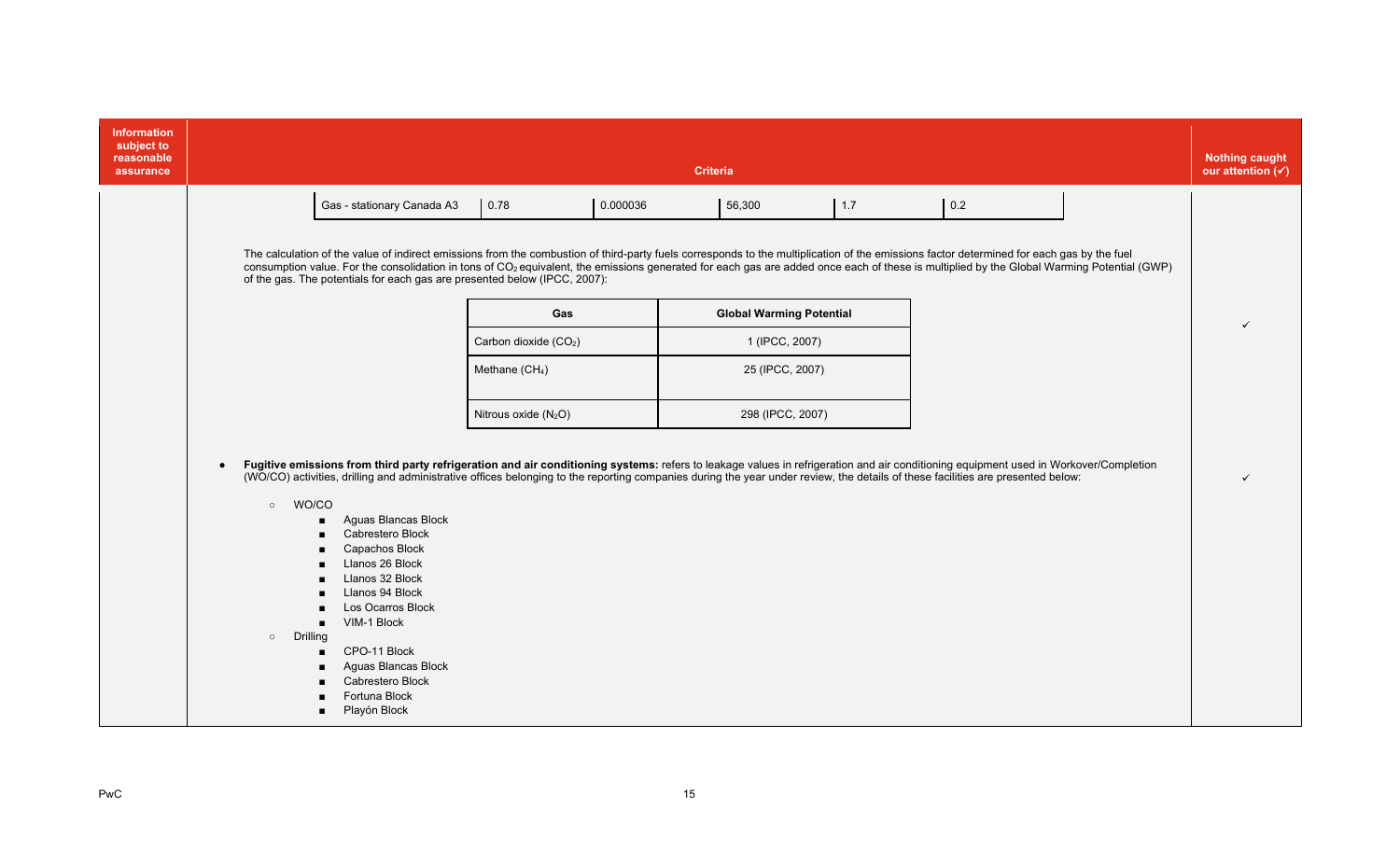| <b>Information</b><br>subject to<br>reasonable<br>assurance | <b>Criteria</b>                                                                                                                                                                                                                                                                                                                                                                                                                                                                                                                                                                                                                                                                                                                                                                                                                                                                                                                                                                                                         | <b>Nothing caught</b><br>our attention $(\checkmark)$ |
|-------------------------------------------------------------|-------------------------------------------------------------------------------------------------------------------------------------------------------------------------------------------------------------------------------------------------------------------------------------------------------------------------------------------------------------------------------------------------------------------------------------------------------------------------------------------------------------------------------------------------------------------------------------------------------------------------------------------------------------------------------------------------------------------------------------------------------------------------------------------------------------------------------------------------------------------------------------------------------------------------------------------------------------------------------------------------------------------------|-------------------------------------------------------|
|                                                             | The gases included in the calculation of indirect GHG emissions associated with refrigeration and air conditioning equipment are hydrofluorocarbons (HCF) and hydrochlorofluorocarbons<br>(HCFC), including refrigerants R-22, R-410a and R-422d. To estimate emissions, the average leakage of refrigerant gas reported by equipment manufacturers was considered, where it is<br>averaged that about 3% of the gas is lost each year in commercial equipment with capacity between 0.5 and 100 kilograms of refrigerant. The number of equipment used in the aforementioned<br>activities during the year under review was considered and global warming potential data were used (IPCC, 2007). The calculation corresponds to the multiplication of the factor determined for<br>each gas by the amount of leakage of this to obtain the value of CO <sub>2e</sub> . The potentials used in the calculation of fugitive emissions from cooling and air conditioning systems are presented in the<br>following table: |                                                       |
|                                                             | <b>Refrigerant gas</b><br><b>Global Warming Potential</b>                                                                                                                                                                                                                                                                                                                                                                                                                                                                                                                                                                                                                                                                                                                                                                                                                                                                                                                                                               |                                                       |
|                                                             | <b>HCFC: R-22</b><br>1810 (IPCC, 2007)                                                                                                                                                                                                                                                                                                                                                                                                                                                                                                                                                                                                                                                                                                                                                                                                                                                                                                                                                                                  |                                                       |
|                                                             | <b>HFC: R-422d</b><br>2729 (IPCC, 2007)                                                                                                                                                                                                                                                                                                                                                                                                                                                                                                                                                                                                                                                                                                                                                                                                                                                                                                                                                                                 |                                                       |
|                                                             | <b>HFC: R-410a</b><br>2088 (IPCC, 2007)                                                                                                                                                                                                                                                                                                                                                                                                                                                                                                                                                                                                                                                                                                                                                                                                                                                                                                                                                                                 |                                                       |
|                                                             | Fuel transportation (crude and gas): refers to the fuel consumption for vehicles used for the transportation of crude and gas produced by the reporting companies during the year under review.<br>The facilities included in the calculation are presented below:<br>Production<br>$\circ$<br>Cabrestero Block<br>Capachos Block<br>Llanos 16 Block<br>Llanos 26 Block<br>Llanos 30 Block<br>Llanos 32 Block<br>Llanos 40 Block<br><b>Los Ocarros Block</b><br>Marketing<br>$\circ$<br>The gases included in the calculation of indirect GHG emissions associated with fuel transportation are: Carbon Dioxide (CO <sub>2</sub> ), Methane (CH <sub>4</sub> ) and Nitrous Oxide (N <sub>2</sub> O). CO <sub>2</sub> emission factors,<br>density and caloric values from FECOC (2016) for both diesel and natural gas were used to estimate emissions. Methane and nitrous oxide emission factors were taken from IPCC (2006) for<br>diesel fuel, which are presented in the following table:                          |                                                       |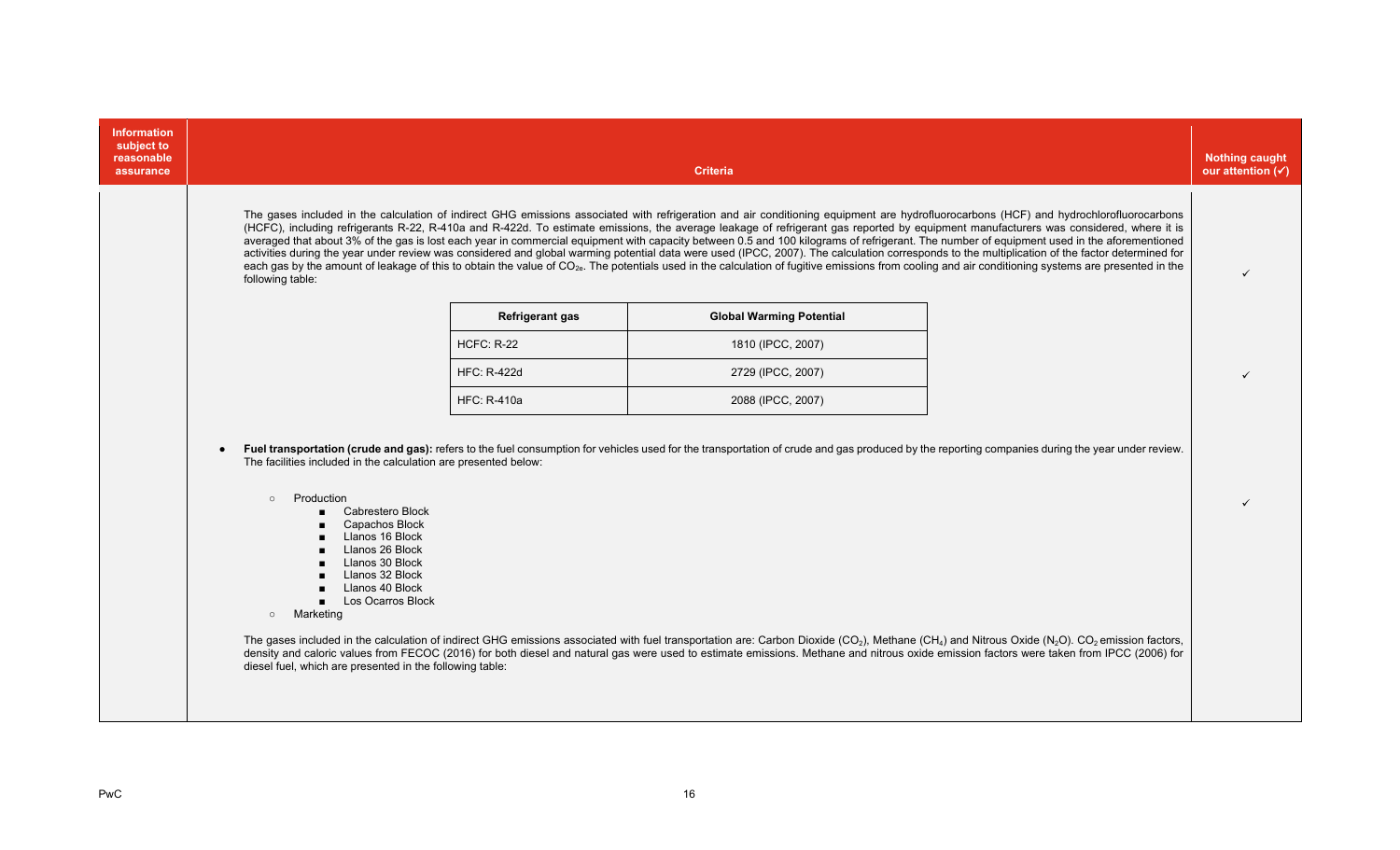| <b>Information</b><br>subject to<br>reasonable<br>assurance                                                                                                                                                                                                                                                                                                                                                                                                                                                                                                                                                                                                                                                                                                                                                                                                                                                                                                                                                                                                                                                                                                                                                                                                                                                                                                                                                                |         |                                                                                                                                                                                                                                                                                                                                                                                                                                                                                                                                                                                                                                              |                   |                           | <b>Criteria</b>  |                            |                   | <b>Nothing caught</b><br>our attention $(\checkmark)$ |
|----------------------------------------------------------------------------------------------------------------------------------------------------------------------------------------------------------------------------------------------------------------------------------------------------------------------------------------------------------------------------------------------------------------------------------------------------------------------------------------------------------------------------------------------------------------------------------------------------------------------------------------------------------------------------------------------------------------------------------------------------------------------------------------------------------------------------------------------------------------------------------------------------------------------------------------------------------------------------------------------------------------------------------------------------------------------------------------------------------------------------------------------------------------------------------------------------------------------------------------------------------------------------------------------------------------------------------------------------------------------------------------------------------------------------|---------|----------------------------------------------------------------------------------------------------------------------------------------------------------------------------------------------------------------------------------------------------------------------------------------------------------------------------------------------------------------------------------------------------------------------------------------------------------------------------------------------------------------------------------------------------------------------------------------------------------------------------------------------|-------------------|---------------------------|------------------|----------------------------|-------------------|-------------------------------------------------------|
|                                                                                                                                                                                                                                                                                                                                                                                                                                                                                                                                                                                                                                                                                                                                                                                                                                                                                                                                                                                                                                                                                                                                                                                                                                                                                                                                                                                                                            |         | <b>Fuel type</b>                                                                                                                                                                                                                                                                                                                                                                                                                                                                                                                                                                                                                             | Density<br>(Kg/l) | Net Caloric Value (TJ/Kg) | FE $CO2$ (Kg/TJ) | FE CH <sub>4</sub> (Kg/TJ) | FE $N_2O$ (Kg/TJ) | $\checkmark$                                          |
|                                                                                                                                                                                                                                                                                                                                                                                                                                                                                                                                                                                                                                                                                                                                                                                                                                                                                                                                                                                                                                                                                                                                                                                                                                                                                                                                                                                                                            |         | Diesel B10 / mobile                                                                                                                                                                                                                                                                                                                                                                                                                                                                                                                                                                                                                          | 0.86              | 0.000042149               | 74831            | 5.6                        | 6.7               |                                                       |
|                                                                                                                                                                                                                                                                                                                                                                                                                                                                                                                                                                                                                                                                                                                                                                                                                                                                                                                                                                                                                                                                                                                                                                                                                                                                                                                                                                                                                            |         | Natural gas vehicles                                                                                                                                                                                                                                                                                                                                                                                                                                                                                                                                                                                                                         |                   |                           | 1.98             | 3.28                       | 0.107             |                                                       |
| The calculation of the value of indirect GHG emissions from the transportation of crude and gas corresponds to the consumption of gallons of fuel, whose result is obtained from the performance<br>values according to the type of vehicle and kilometers traveled. For the consolidation in tons of CO <sub>2</sub> equivalent, the emissions generated for each gas are added once each of these is multiplied<br>by the Global Warming Potential (GWP) of the gas. The potentials for Carbon Dioxide (CO <sub>2</sub> ), Methane (CH <sub>4</sub> ) and Nitrous Oxide (N <sub>2</sub> O) are previously mentioned in the third-party fuel combustion<br>source.<br>Air and ground transportation of personnel: refers to the fuel consumption of vehicles used for ground and air transportation of personnel of the reporting companies during the year under<br>review for all areas.<br>The gases included in the calculation of indirect GHG emissions associated with the transportation of personnel by land and air are: Carbon Dioxide (CO <sub>2</sub> ), Methane (CH <sub>4</sub> ) and Nitrous Oxide<br>(N <sub>2</sub> O). CO <sub>2</sub> emission factors, density and caloric values from FECOC (2016) were used to estimate emissions. Methane and nitrous oxide emission factors were taken from IPCC (2006) for each<br>fuel type (diesel and jet fuel), which are presented in the following table: |         |                                                                                                                                                                                                                                                                                                                                                                                                                                                                                                                                                                                                                                              |                   |                           |                  |                            |                   |                                                       |
|                                                                                                                                                                                                                                                                                                                                                                                                                                                                                                                                                                                                                                                                                                                                                                                                                                                                                                                                                                                                                                                                                                                                                                                                                                                                                                                                                                                                                            |         | B10 Diesel / mobile                                                                                                                                                                                                                                                                                                                                                                                                                                                                                                                                                                                                                          | 0.86              | 0.000042149               | 74831            | 5.6                        | 6.7               |                                                       |
|                                                                                                                                                                                                                                                                                                                                                                                                                                                                                                                                                                                                                                                                                                                                                                                                                                                                                                                                                                                                                                                                                                                                                                                                                                                                                                                                                                                                                            |         | Gasoline / mobile                                                                                                                                                                                                                                                                                                                                                                                                                                                                                                                                                                                                                            | 0.74              | 0.000045329               | 69323            | 59.8                       | 6                 |                                                       |
|                                                                                                                                                                                                                                                                                                                                                                                                                                                                                                                                                                                                                                                                                                                                                                                                                                                                                                                                                                                                                                                                                                                                                                                                                                                                                                                                                                                                                            |         | JET A1 Fuel / mobile                                                                                                                                                                                                                                                                                                                                                                                                                                                                                                                                                                                                                         | 0.83              | 3.55769E-05               | 88461.13         | 0.6                        | 2.8               |                                                       |
|                                                                                                                                                                                                                                                                                                                                                                                                                                                                                                                                                                                                                                                                                                                                                                                                                                                                                                                                                                                                                                                                                                                                                                                                                                                                                                                                                                                                                            |         | Natural gas vehicles                                                                                                                                                                                                                                                                                                                                                                                                                                                                                                                                                                                                                         |                   | 0.000048                  | 56100            | 92                         | 3                 |                                                       |
|                                                                                                                                                                                                                                                                                                                                                                                                                                                                                                                                                                                                                                                                                                                                                                                                                                                                                                                                                                                                                                                                                                                                                                                                                                                                                                                                                                                                                            | source. | The calculation of the value of indirect GHG emissions from the transportation of personnel considered the record of traveled kilometers, flight hours and air tickets purchased (origin and<br>destination) and the associated fuel gallon consumption. For the consolidation in tons of CO <sub>2</sub> equivalent, the emissions generated for each gas are added once each of these is multiplied by the<br>Global Warming Potential (GWP) of the gas. The potentials for Carbon Dioxide (CO <sub>2</sub> ), Methane (CH <sub>4</sub> ) and Nitrous Oxide (N <sub>2</sub> O) are previously mentioned in the third-party fuel combustion |                   |                           |                  |                            |                   |                                                       |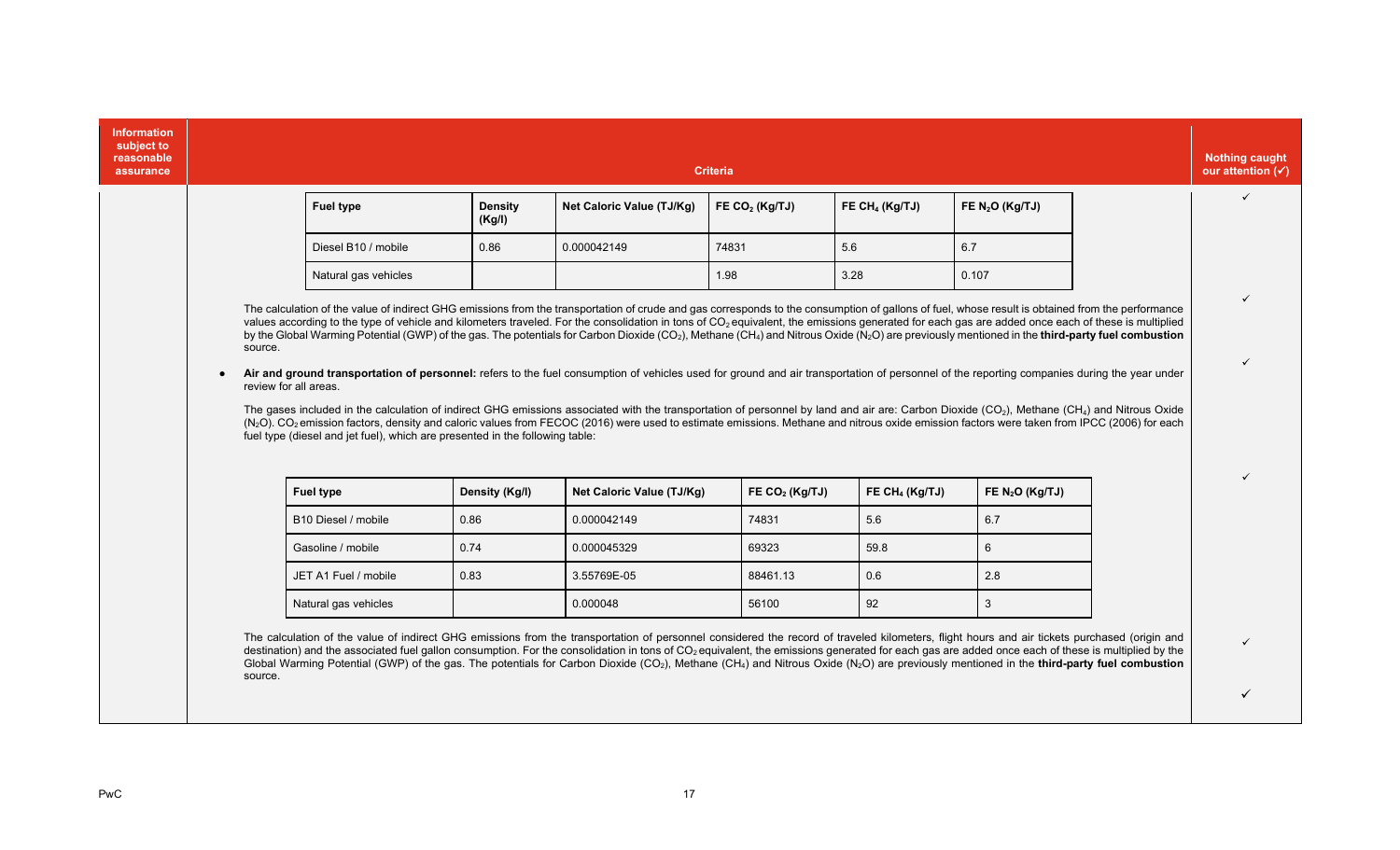| Information<br>subject to<br>reasonable<br>assurance | <b>Criteria</b>                                                                                                                                                                                                                                                                                                                                                                                                                                                                                                                                                                                                                                                                                                                                                                                                                                                                                                                                                                                                                                                                                                                                                                          | <b>Nothing caught</b><br>our attention $(\checkmark)$ |
|------------------------------------------------------|------------------------------------------------------------------------------------------------------------------------------------------------------------------------------------------------------------------------------------------------------------------------------------------------------------------------------------------------------------------------------------------------------------------------------------------------------------------------------------------------------------------------------------------------------------------------------------------------------------------------------------------------------------------------------------------------------------------------------------------------------------------------------------------------------------------------------------------------------------------------------------------------------------------------------------------------------------------------------------------------------------------------------------------------------------------------------------------------------------------------------------------------------------------------------------------|-------------------------------------------------------|
|                                                      | Machinery transportation: refers to the fuel consumption of vehicles used in the transportation of machinery by the reporting companies during the year under review, the facilities included in<br>$\bullet$<br>the calculation are presented below:<br>Production, categorized by vehicles and machinery<br>$\circ$<br>WO/CO<br>$\circ$<br>Aguas Blancas Block<br>$\blacksquare$<br>Cabrestero Block<br>$\blacksquare$<br>Capachos Block<br>Llanos 26 Block<br>Llanos 32 Block<br>Llanos 94 Block<br>$\blacksquare$<br>Los Ocarros Block<br>$\blacksquare$<br>$\circ$ Drilling<br>CPO-11 Block<br>$\blacksquare$<br>Aguas Blancas Block<br>Cabrestero Block<br>Fortuna Block<br>$\blacksquare$<br>Playón Block<br>$\blacksquare$<br>o Civil works<br>Capachos Block<br>$\blacksquare$<br>Llanos 10 Block<br>Llanos 16 Block<br>Llanos 26 Block<br>Llanos 32 Block<br>Llanos 94 Block<br>CPO-11 Block<br>Eden Block<br>$\blacksquare$<br>Ocarros Block<br>$\blacksquare$<br>Playón Block<br>Aguas Blancas Block<br>Fortuna Block<br>$\blacksquare$<br>Cabrestero Block<br>Merecure Block<br>$\blacksquare$<br>o Facilities<br>Aguas Blancas Block<br>Cabrestero Block<br>Capachos Block |                                                       |
|                                                      | Llanos 32 Block<br>$\blacksquare$                                                                                                                                                                                                                                                                                                                                                                                                                                                                                                                                                                                                                                                                                                                                                                                                                                                                                                                                                                                                                                                                                                                                                        | $\checkmark$                                          |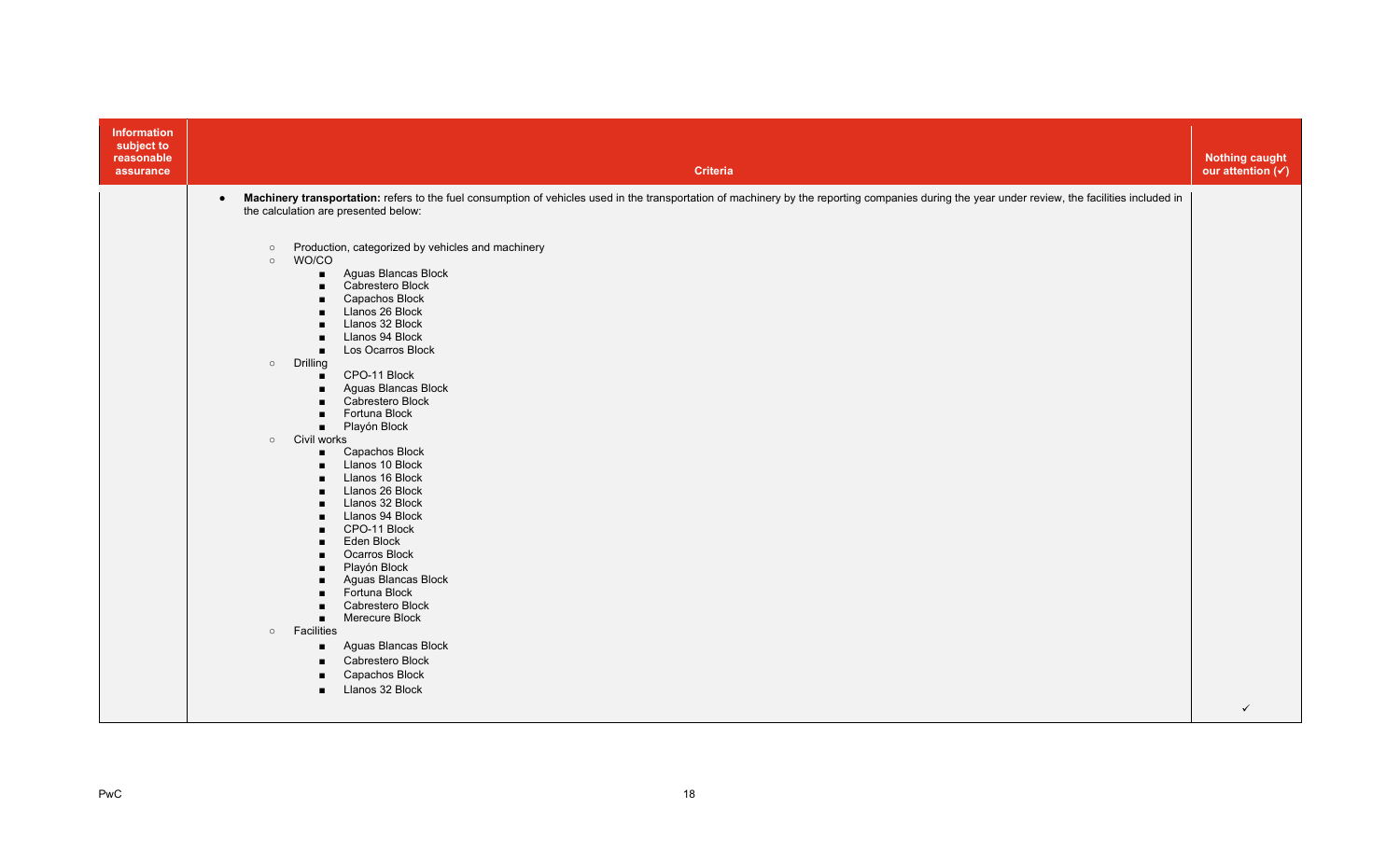| <b>Information</b><br>subject to<br>reasonable<br>assurance |                                                                                                                                                                                                                                              |                | <b>Criteria</b>                                                                                                                                                                             |                 |                            |                                                                                                                                                                                                                                                                                                                                                                                                                                                                                                                                                                                                                                                             | <b>Nothing caught</b><br>our attention $(\checkmark)$ |
|-------------------------------------------------------------|----------------------------------------------------------------------------------------------------------------------------------------------------------------------------------------------------------------------------------------------|----------------|---------------------------------------------------------------------------------------------------------------------------------------------------------------------------------------------|-----------------|----------------------------|-------------------------------------------------------------------------------------------------------------------------------------------------------------------------------------------------------------------------------------------------------------------------------------------------------------------------------------------------------------------------------------------------------------------------------------------------------------------------------------------------------------------------------------------------------------------------------------------------------------------------------------------------------------|-------------------------------------------------------|
|                                                             |                                                                                                                                                                                                                                              |                | FECOC (2016) were used to estimate emissions. Methane and nitrous oxide emission factors were taken from IPCC (2006) for diesel fuel, which are presented in the following table:           |                 |                            | The gases included in the calculation of indirect GHG emissions are: Carbon Dioxide (CO <sub>2</sub> ), Methane (CH <sub>4</sub> ) and Nitrous Oxide (N <sub>2</sub> O). CO <sub>2</sub> emission factors, density, and caloric values from                                                                                                                                                                                                                                                                                                                                                                                                                 |                                                       |
|                                                             | Fuel type                                                                                                                                                                                                                                    | Density (Kg/I) | Net Caloric Value (TJ/Kg)                                                                                                                                                                   | FE $CO2$ Kg/TJ) | FE CH <sub>4</sub> (Kg/TJ) | FE $N_2O$ (Kg/TJ)                                                                                                                                                                                                                                                                                                                                                                                                                                                                                                                                                                                                                                           |                                                       |
|                                                             | B10 Diesel / mobile                                                                                                                                                                                                                          | 0.86           | 0.000042149                                                                                                                                                                                 | 74831           | 5.6                        | 6.7                                                                                                                                                                                                                                                                                                                                                                                                                                                                                                                                                                                                                                                         |                                                       |
|                                                             | source.<br>calculation are presented below:                                                                                                                                                                                                  |                | Use of paper: refers to the purchase values of paper (kilograms) used for administrative activities of the reporting companies during the year under review, the facilities included in the |                 |                            | The calculation of the value of indirect GHG emissions from the transportation of machinery corresponds to the consumption of gallons of fuel, the result of which is obtained from the performance<br>values according to the type of vehicle and kilometers traveled. For the consolidation in tons of CO <sub>2</sub> equivalent, the emissions generated for each gas are added once each of these is multiplied<br>by the Global Warming Potential (GWP) of the gas. The potentials for Carbon Dioxide (CO <sub>2</sub> ), Methane (CH <sub>4</sub> ) and Nitrous Oxide (N <sub>2</sub> O) are previously mentioned in the third-party fuel combustion |                                                       |
|                                                             | Bogotá Office<br>$\circ$<br><b>Calgary Office</b><br>$\circ$<br>of paper purchased in the administrative offices during the year under review.<br>companies during the year under review, the detail of these facilities is presented below: |                | Wastewater treatment: refers to the total volume of wastewater generated in the production areas, administrative activities, drilling, WO/CO, facilities and civil works of the reporting   |                 |                            | In this case, the Bogotá office is the one that consolidates the total paper consumption for the different offices located throughout the country. The emission factor used in the calculation of<br>indirect GHG emissions from the use of paper is 1.05 t CO <sub>2</sub> per ton of paper. This value corresponds to the EF reported for a paper production industry that is supplied from forests planted for<br>this purpose (Silva et al, 2015). The calculation of the value of emissions associated with the use of paper corresponds to the multiplication of the indicated emissions factor by the total amount                                   |                                                       |
|                                                             | Production<br>$\circ$<br>Cabrestero Block<br>Llanos 16 Block<br>Llanos 26Block<br>Llanos 30 Block<br>Llanos 32 Block<br>Llanos 40 Block<br>Playón Block<br>VIM-1 block<br>Los Ocarros Block                                                  |                |                                                                                                                                                                                             |                 |                            |                                                                                                                                                                                                                                                                                                                                                                                                                                                                                                                                                                                                                                                             |                                                       |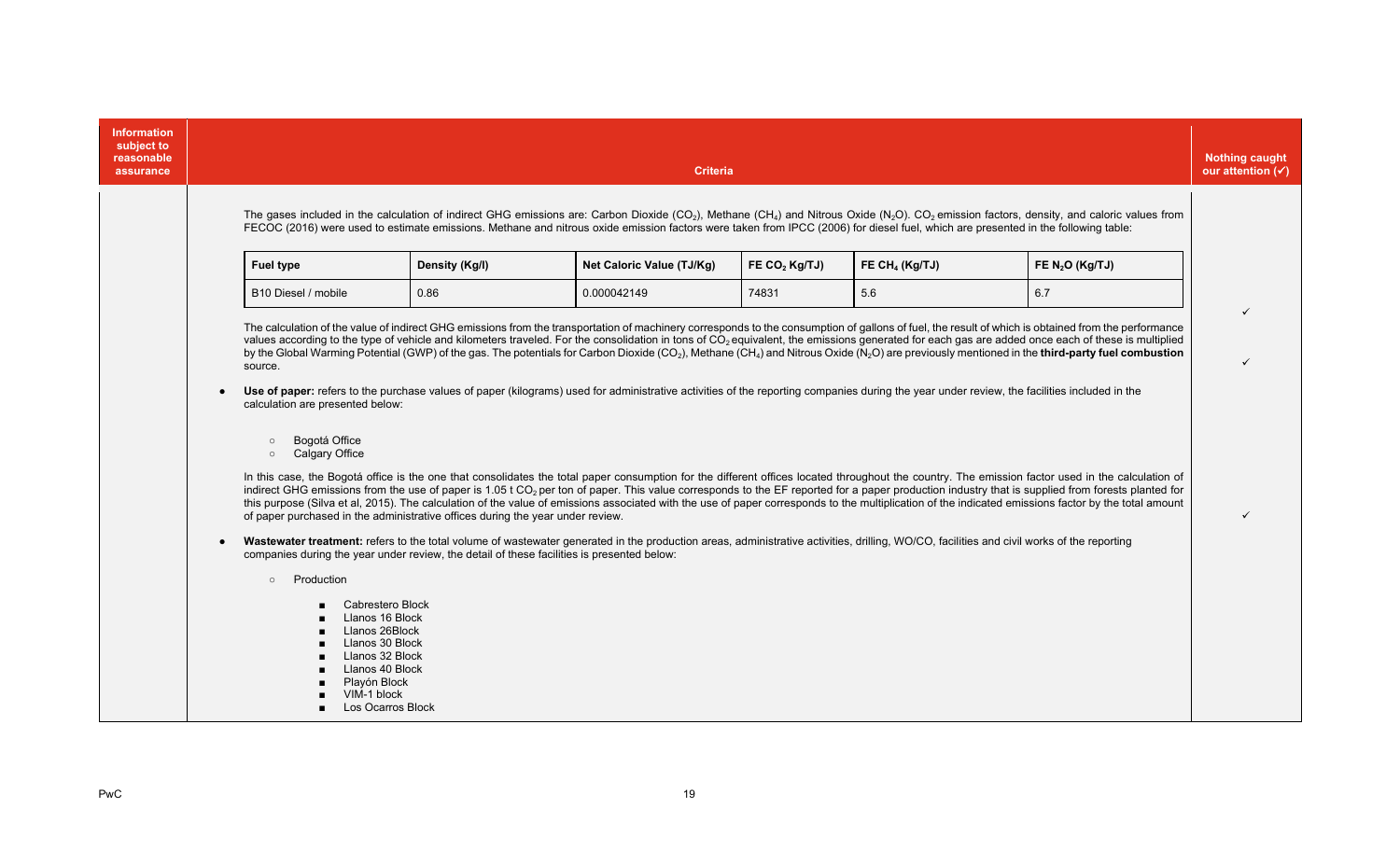| Information<br>subject to<br>reasonable<br>assurance |                                                                                                                                                                                                                                                          | <b>Criteria</b>                                                                                                                                                                                                                                                | <b>Nothing caught</b><br>our attention $(v)$ |
|------------------------------------------------------|----------------------------------------------------------------------------------------------------------------------------------------------------------------------------------------------------------------------------------------------------------|----------------------------------------------------------------------------------------------------------------------------------------------------------------------------------------------------------------------------------------------------------------|----------------------------------------------|
|                                                      | $\blacksquare$                                                                                                                                                                                                                                           | Aguas Blancas Block<br>Capachos Block                                                                                                                                                                                                                          |                                              |
|                                                      | Drilling<br>$\circ$                                                                                                                                                                                                                                      |                                                                                                                                                                                                                                                                |                                              |
|                                                      | $\blacksquare$<br>$\blacksquare$<br>$\blacksquare$<br>$\blacksquare$<br>$\blacksquare$                                                                                                                                                                   | Cabrestero Block<br>Aguas Blancas Block<br>Playón Block<br>CPO-11 Block<br>Fortuna Block                                                                                                                                                                       |                                              |
|                                                      | o WO/CO<br>$\blacksquare$<br>$\blacksquare$<br>$\blacksquare$<br>$\blacksquare$                                                                                                                                                                          | Cabrestero Block<br>Capachos Block<br>Los Ocarros Block<br>Llanos 94 Block<br>CPO-11 Block                                                                                                                                                                     |                                              |
|                                                      | o Civil Works                                                                                                                                                                                                                                            |                                                                                                                                                                                                                                                                |                                              |
|                                                      | $\blacksquare$<br>$\blacksquare$<br>$\blacksquare$<br>$\blacksquare$<br>$\blacksquare$<br>$\blacksquare$<br>$\blacksquare$<br>$\blacksquare$<br>$\blacksquare$<br>$\blacksquare$<br>$\blacksquare$<br>$\blacksquare$<br>$\blacksquare$<br>$\blacksquare$ | Cabrestero Block<br>Llanos 10 Block<br>Llanos 16 Block<br>Llanos 26 Block<br>Llanos 32 Block<br>Llanos 94 Block<br>Eden Block<br>Fortuna Block<br>CPO-11 Block<br>Aguas Blancas Block<br>Merecure Block<br>Los Ocarros Block<br>Capachos Block<br>Playón Block |                                              |
|                                                      | Facilities<br>$\circ$<br>$\blacksquare$<br>$\blacksquare$<br>$\blacksquare$                                                                                                                                                                              | ■ Cabrestero Block<br>Aguas Blancas Block<br>Capachos Block<br>Llanos 32 Block                                                                                                                                                                                 |                                              |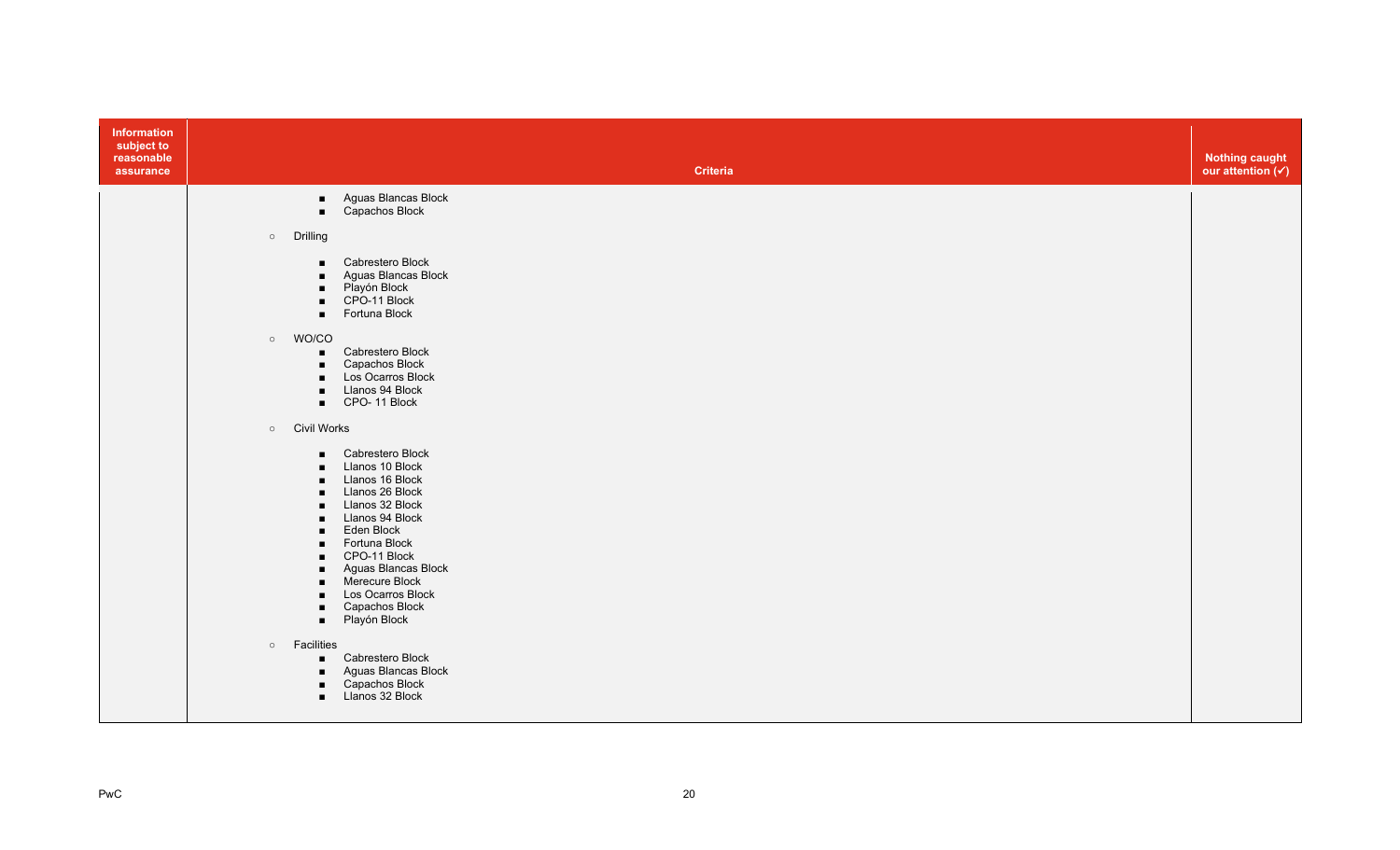| <b>Information</b><br>subject to<br>reasonable<br>assurance | <b>Criteria</b>                                                                                                                                                                                                                                                                                                                                                                                                                                                                                                                                                                                                                                                                                                                                                                                                                   | <b>Nothing caught</b><br>our attention $(\checkmark)$ |
|-------------------------------------------------------------|-----------------------------------------------------------------------------------------------------------------------------------------------------------------------------------------------------------------------------------------------------------------------------------------------------------------------------------------------------------------------------------------------------------------------------------------------------------------------------------------------------------------------------------------------------------------------------------------------------------------------------------------------------------------------------------------------------------------------------------------------------------------------------------------------------------------------------------|-------------------------------------------------------|
|                                                             | Bogotá Office<br>$\circ$                                                                                                                                                                                                                                                                                                                                                                                                                                                                                                                                                                                                                                                                                                                                                                                                          | $\checkmark$                                          |
|                                                             | For the calculation of GHG associated with wastewater treatment and discharge to sewers, it was necessary to initially estimate the amount of methane (CH <sub>4</sub> ) and nitrous oxide (N <sub>2</sub> O) produced<br>as a result of the degradation of organic matter present in the wastewater. In the case of water discharged to the sewer, data on the amount of nitrogen in protein (0.16 kg nitrogen/kg protein)<br>and the approximate amount of protein consumed by a Colombian (23.36 kg/person/year; IDEAM, 2015) were used to estimate nitrous oxide emissions. This information was multiplied by the<br>emission factor 0.005 kg N <sub>2</sub> O-N/kg N.                                                                                                                                                       |                                                       |
|                                                             | For methane, averages of degradable organic matter - Biochemical Oxygen Demand (BOD) (38.4 g/person/day) were used (IDEAM, 2015). Considering the receiving body of these waters, a<br>methane correction factor of 0.3 (MFC) was used (IPCC, 2006). The maximum methane production factor 0.6 kg CH <sub>4</sub> / kg BOD (IPCC, 2006) was considered, and an additional factor was<br>included for the discharge of waste with protein from the casino of the different locations (1.25). The following variables and emission factors were used to estimate the emissions associated<br>with wastewater treatment plants: 3 kg COD/m3 (chemical oxygen demand/m3), 0.25 kg CH <sub>4</sub> /kg COD (maximum methane production capacity) and a correction factor of 0.05 (MFC) associated<br>with the treatment system (WWTP). | ✓                                                     |
|                                                             | Once the methane and nitrous oxide emissions were calculated, to estimate the total volume of wastewater (industrial and domestic) produced in the facilities mentioned above, the record of<br>wastewater delivery (barrels) for treatment and final disposal was taken into account and in case those records were not available, the volume of wastewater generated was calculated from the<br>number of workers in each area, the number of days worked and the averages of daily protein consumption and generation of degradable organic matter reported by IDEAM (2015) for the<br>population of Colombia, and in this way the amount of wastewater that was discarded in sewers or that was delivered to third parties for treatment in wastewater treatment plants (WWTP) was<br>calculated.                             | ✓                                                     |
|                                                             | The calculation of the value of indirect GHG emissions from wastewater treatment corresponds to the multiplication of the emission factor determined for each gas by the total volume of<br>wastewater generated. For consolidation in tons of CO <sub>2</sub> equivalent, the emissions generated for each gas are added once each of these is multiplied by the Global Warming Potential (GWP) of<br>the gas. The potentials for Methane (CH <sub>4</sub> ) and Nitrous Oxide (N <sub>2</sub> O) are previously mentioned in the <b>third-party fuel combustion</b> source.                                                                                                                                                                                                                                                     | $\checkmark$                                          |
|                                                             | Solid waste management and treatment: refers to the total volume of solid waste generated in the production areas, administrative activities, drilling, WO/CO, facilities and civil works of the<br>reporting companies during the year under review, the detail of these facilities is presented below:                                                                                                                                                                                                                                                                                                                                                                                                                                                                                                                          |                                                       |
|                                                             | Production<br>$\circ$                                                                                                                                                                                                                                                                                                                                                                                                                                                                                                                                                                                                                                                                                                                                                                                                             |                                                       |
|                                                             | Cabrestero Block<br>Llanos 16 Block<br>Llanos 26 Block<br>Llanos 30 Block<br>Llanos 32 Block<br>Llanos 40 Block                                                                                                                                                                                                                                                                                                                                                                                                                                                                                                                                                                                                                                                                                                                   |                                                       |
|                                                             | Plavón Block, VIM-1<br>Los Ocarros Block<br>Aguas Blancas Block<br>Capachos Block<br>Fortuna Block                                                                                                                                                                                                                                                                                                                                                                                                                                                                                                                                                                                                                                                                                                                                |                                                       |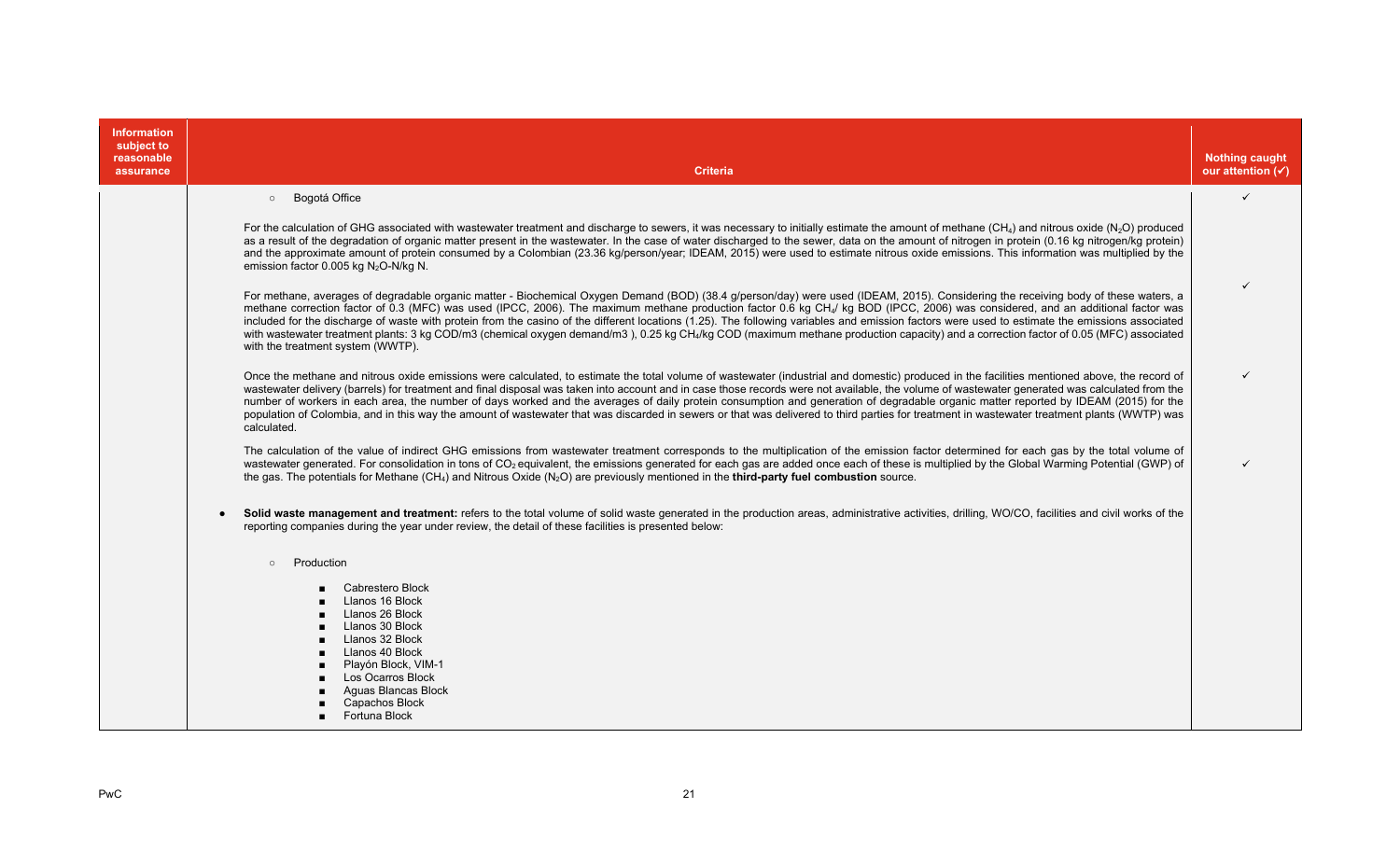| Information<br>subject to<br>reasonable<br>assurance | Criteria                                                                                                                                                                                                                                                                                                                                                                                                                                                                                                                                                                                                                                                                                                                                                                                                                                                                                                                | <b>Nothing caught</b><br>our attention $(v)$ |
|------------------------------------------------------|-------------------------------------------------------------------------------------------------------------------------------------------------------------------------------------------------------------------------------------------------------------------------------------------------------------------------------------------------------------------------------------------------------------------------------------------------------------------------------------------------------------------------------------------------------------------------------------------------------------------------------------------------------------------------------------------------------------------------------------------------------------------------------------------------------------------------------------------------------------------------------------------------------------------------|----------------------------------------------|
|                                                      | o Civil Works<br>Llanos 94 Block<br>$\blacksquare$<br>Eden Block, Fortuna<br>$\blacksquare$<br>CPO-11 Block<br>$\blacksquare$<br>Llanos 10 Block<br>$\blacksquare$<br>Aguas Blancas Block<br>$\blacksquare$<br>Merecure Block<br>$\blacksquare$<br>Los Ocarros Block<br>$\blacksquare$<br>Llanos 26 Block<br>$\blacksquare$<br>Llanos 16 Block<br>$\blacksquare$<br>Capachos Block<br>$\blacksquare$<br>Playón Block<br>$\blacksquare$<br>o WO/CO<br>Aguas Blancas Block<br>$\blacksquare$<br>Playón Block<br>$\blacksquare$<br>Fortuna Block<br>$\blacksquare$<br>Cabrestero Block<br>$\blacksquare$<br>Capachos Block<br>$\blacksquare$<br>Llanos 94 Block 94<br>$\blacksquare$<br>CPO-11 Block<br>$\blacksquare$<br>o Drilling<br>Cabrestero Block<br>$\blacksquare$<br>Aguas Blancas Block<br>$\blacksquare$<br>Playón Block<br>$\blacksquare$<br>CPO-11 Block<br>$\blacksquare$<br>Fortuna Block<br>$\blacksquare$ |                                              |
|                                                      | o Civil works<br>Cabrestero Block<br>$\blacksquare$<br>Llanos 10 Block<br>$\blacksquare$<br>Llanos 16 Block<br>$\blacksquare$<br>Llanos 26 Block<br>$\blacksquare$<br>Llanos 32 Block<br>$\blacksquare$<br>Llanos 94 Block<br>$\blacksquare$<br>Eden Block<br>$\blacksquare$                                                                                                                                                                                                                                                                                                                                                                                                                                                                                                                                                                                                                                            |                                              |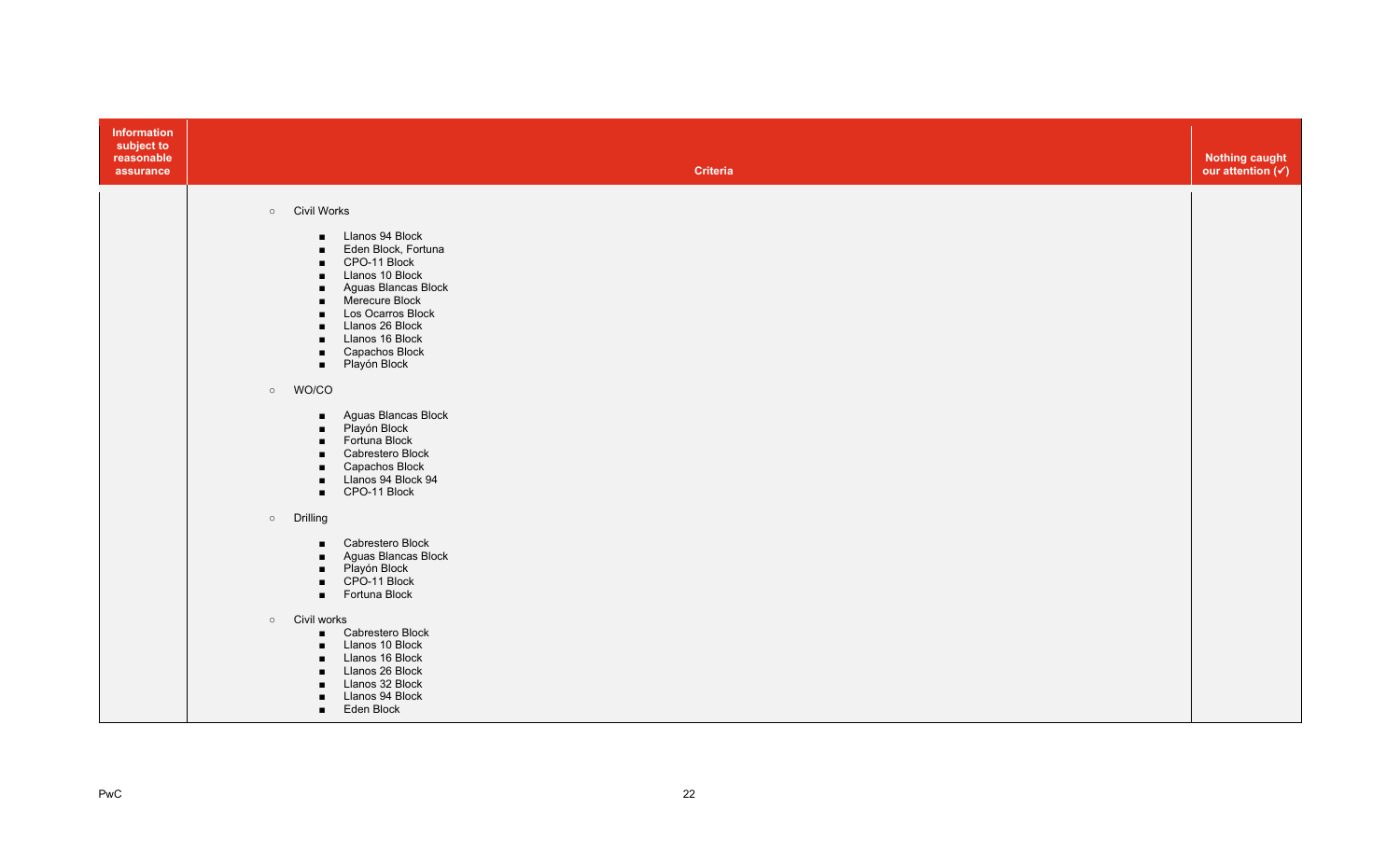| <b>Information</b><br>subject to<br>reasonable |                                                                                                                                                                                                                                                                                                                                                                                |                                          |                                                                                                                                                                                                                                                                                                                                                                                                       |                                                |  | <b>Nothing caught</b><br>our attention $(\checkmark)$ |  |  |
|------------------------------------------------|--------------------------------------------------------------------------------------------------------------------------------------------------------------------------------------------------------------------------------------------------------------------------------------------------------------------------------------------------------------------------------|------------------------------------------|-------------------------------------------------------------------------------------------------------------------------------------------------------------------------------------------------------------------------------------------------------------------------------------------------------------------------------------------------------------------------------------------------------|------------------------------------------------|--|-------------------------------------------------------|--|--|
| assurance                                      | <b>Criteria</b>                                                                                                                                                                                                                                                                                                                                                                |                                          |                                                                                                                                                                                                                                                                                                                                                                                                       |                                                |  |                                                       |  |  |
|                                                | Fortuna Block<br>$\blacksquare$<br>CPO-11 Block<br>Aguas Blancas Block<br>Merecure Block<br>Los Ocarros Block<br>Capachos Block<br>$\blacksquare$<br>Playón Block<br>$\blacksquare$<br>Facilities<br>$\circ$<br>Cabrestero Block<br>Aguas Blancas Block<br>Capachos Block<br>Llanos 32 Block<br>$\blacksquare$<br>Bogotá Office<br>$\circ$<br>in the table below (IPCC, 2006): |                                          | To estimate GHG emissions from solid waste management and disposal, it was necessary to initially estimate the amount of CO <sub>2</sub> emissions associated with solid waste disposal through<br>incineration, using data on the percentage of dry matter content of wet weight, total carbon content of dry weight and fraction of fossil carbon of total carbon for each waste material, as shown |                                                |  |                                                       |  |  |
|                                                | <b>Contaminated material</b>                                                                                                                                                                                                                                                                                                                                                   | Dry matter content as % of<br>wet weight | Total carbon content in % of dry weight                                                                                                                                                                                                                                                                                                                                                               | Fossil carbon fraction in %<br>of total carbon |  |                                                       |  |  |
|                                                | Paper/Cardboard                                                                                                                                                                                                                                                                                                                                                                | 0.9                                      | 0.46                                                                                                                                                                                                                                                                                                                                                                                                  | 0.01                                           |  |                                                       |  |  |
|                                                | Wood                                                                                                                                                                                                                                                                                                                                                                           | 0.85                                     | 0.5                                                                                                                                                                                                                                                                                                                                                                                                   | $\mathsf{O}\xspace$                            |  |                                                       |  |  |
|                                                | Plastic                                                                                                                                                                                                                                                                                                                                                                        | $\overline{1}$                           | 0.75                                                                                                                                                                                                                                                                                                                                                                                                  |                                                |  |                                                       |  |  |
|                                                | Textiles                                                                                                                                                                                                                                                                                                                                                                       | 0.8                                      | 0.5                                                                                                                                                                                                                                                                                                                                                                                                   | 0.2                                            |  |                                                       |  |  |
|                                                | Rubber/Leather                                                                                                                                                                                                                                                                                                                                                                 | 0.84                                     | 0.67                                                                                                                                                                                                                                                                                                                                                                                                  | 0.2                                            |  |                                                       |  |  |
|                                                |                                                                                                                                                                                                                                                                                                                                                                                |                                          |                                                                                                                                                                                                                                                                                                                                                                                                       |                                                |  |                                                       |  |  |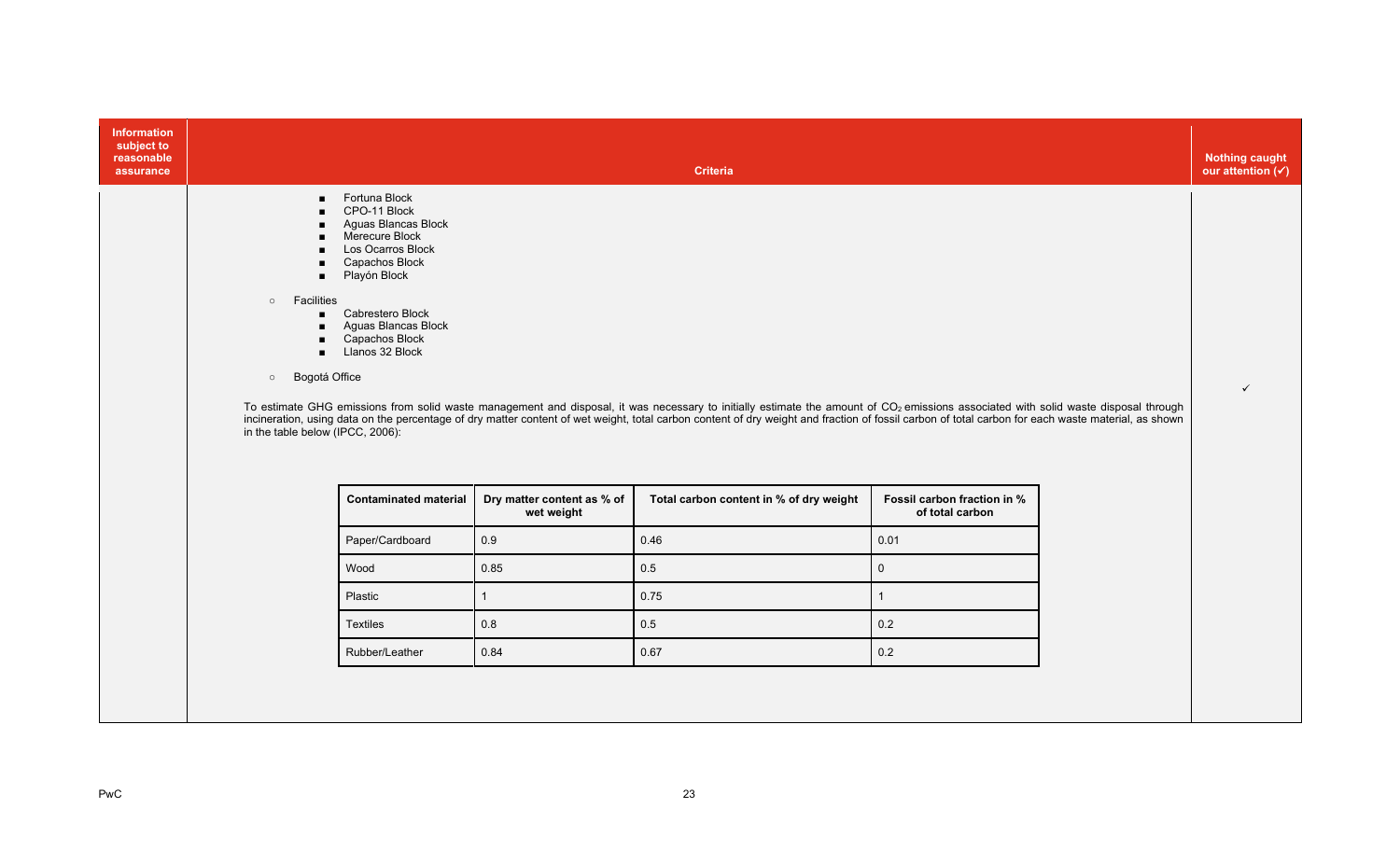| <b>Information</b><br>subject to<br>reasonable<br>assurance | <b>Criteria</b>                                                                                                                                                                                                                                                                                                                                                                                                                                                                                                                                                                                         |          |                    |          |                                                                                                                                                                                                                                                                                                                                                                                                                              |  |  |  |  |
|-------------------------------------------------------------|---------------------------------------------------------------------------------------------------------------------------------------------------------------------------------------------------------------------------------------------------------------------------------------------------------------------------------------------------------------------------------------------------------------------------------------------------------------------------------------------------------------------------------------------------------------------------------------------------------|----------|--------------------|----------|------------------------------------------------------------------------------------------------------------------------------------------------------------------------------------------------------------------------------------------------------------------------------------------------------------------------------------------------------------------------------------------------------------------------------|--|--|--|--|
|                                                             | The oxidation factor used for contaminated industrial waste was 1. The methane and nitrous oxide emission factors for incinerated waste were 0.2 kg CH <sub>4</sub> /ton waste and 100 g N <sub>2</sub> O/ton waste<br>(IPCC, 2006).                                                                                                                                                                                                                                                                                                                                                                    |          |                    |          |                                                                                                                                                                                                                                                                                                                                                                                                                              |  |  |  |  |
|                                                             | To estimate GHG emissions from solid waste disposed in landfills, a first order decomposition model was used (IPCC, 2006), as well as a decomposition time of 100 years in accordance with<br>the provisions of ISO 14064-1. The physical composition of solid waste with degradation potential was taken from the report of the Superintendencia de Servicios Públicos Domiciliarios de<br>Colombia reported by IDEAM (2015) and corresponds to the following: Cardboard 3.92%, Paper 3.7%, Textiles 3.17%, Organic 56.44%, Leather 0.53% and Rubber 0.32%.                                            |          |                    |          |                                                                                                                                                                                                                                                                                                                                                                                                                              |  |  |  |  |
|                                                             | To estimate the total volume of waste generated in the Bogotá offices, facilities and civil works, it was used the number of workers and days worked at each location. The national statistics on<br>waste generation and its composition given by the Superintendencia de Servicios Públicos Domiciliarios de Colombia (2015) were also applied. As for solid waste from the production areas, the<br>records of kilograms of waste delivered to third parties for treatment and final disposal were used. Emissions associated with the decomposition of paper, cardboard, textiles and organic waste |          |                    |          |                                                                                                                                                                                                                                                                                                                                                                                                                              |  |  |  |  |
|                                                             | were estimated from records of the weight of each of these wastes that were collected in the work camps.<br>Potential (GWP) of the gas. The potentials for Methane (CH <sub>4</sub> ) and Nitrous Oxide (N <sub>2</sub> O) are previously mentioned in the third-party fuel combustion source.                                                                                                                                                                                                                                                                                                          |          |                    |          | The calculation of the value of indirect GHG emissions from the management and treatment of solid waste corresponds to the multiplication of the emission factor determined for each gas by<br>the total volume of generated waste. For the consolidation in tons of CO <sub>2</sub> equivalent, the emissions generated for each gas are added once each of these is multiplied by the Global Warming                       |  |  |  |  |
|                                                             | $\bullet$<br>oil in the production activities of the reporting companies.                                                                                                                                                                                                                                                                                                                                                                                                                                                                                                                               |          |                    |          | Fugitive emissions associated with the transportation of fuel (crude and gas): refers to the values of leaks that occur in vehicles and the pipeline during the transportation of gas and crude<br>The IPCC (2006) emission factors and IPCC (2007) global warming potentials for gases associated with fugitive emissions were used to estimate fugitive emissions, as shown in the table below:                            |  |  |  |  |
|                                                             | Category                                                                                                                                                                                                                                                                                                                                                                                                                                                                                                                                                                                                | FE $CH4$ | FE CO <sub>2</sub> | FE $N2O$ | Unit                                                                                                                                                                                                                                                                                                                                                                                                                         |  |  |  |  |
|                                                             | Transportation of crude in tractor-<br>trailers                                                                                                                                                                                                                                                                                                                                                                                                                                                                                                                                                         | 0.000025 | 0.0000023          | N/A      | Gg per 1,000 m3 of oil production transported in tractor-<br>trailers                                                                                                                                                                                                                                                                                                                                                        |  |  |  |  |
|                                                             | 0.000051<br>N/A<br>0.0011<br>Gg per 1000000 m3 distributed (sales)<br>Transportation of gas in tractor-<br>trailers                                                                                                                                                                                                                                                                                                                                                                                                                                                                                     |          |                    |          |                                                                                                                                                                                                                                                                                                                                                                                                                              |  |  |  |  |
|                                                             | Transportation of pipeline gas<br>N/A<br>Gg per 1000000 m3 of marketable gas                                                                                                                                                                                                                                                                                                                                                                                                                                                                                                                            |          |                    |          |                                                                                                                                                                                                                                                                                                                                                                                                                              |  |  |  |  |
|                                                             | of the gas. The potentials for Carbon Dioxide (CO <sub>2</sub> ), Methane (CH <sub>4</sub> ) and Nitrous Oxide (N <sub>2</sub> O) are previously mentioned in the fuel combustion source.                                                                                                                                                                                                                                                                                                                                                                                                               |          |                    |          | The calculation of fugitive emissions generated in the transportation of crude oil and gas corresponds to the multiplication of the emissions factor determined by the amount of transported gas<br>(m <sup>3</sup> ) or crude (barrels). For the consolidation in tons of CO <sub>2</sub> equivalent, the emissions generated for each gas are added once each of these is multiplied by the Global Warming Potential (GWP) |  |  |  |  |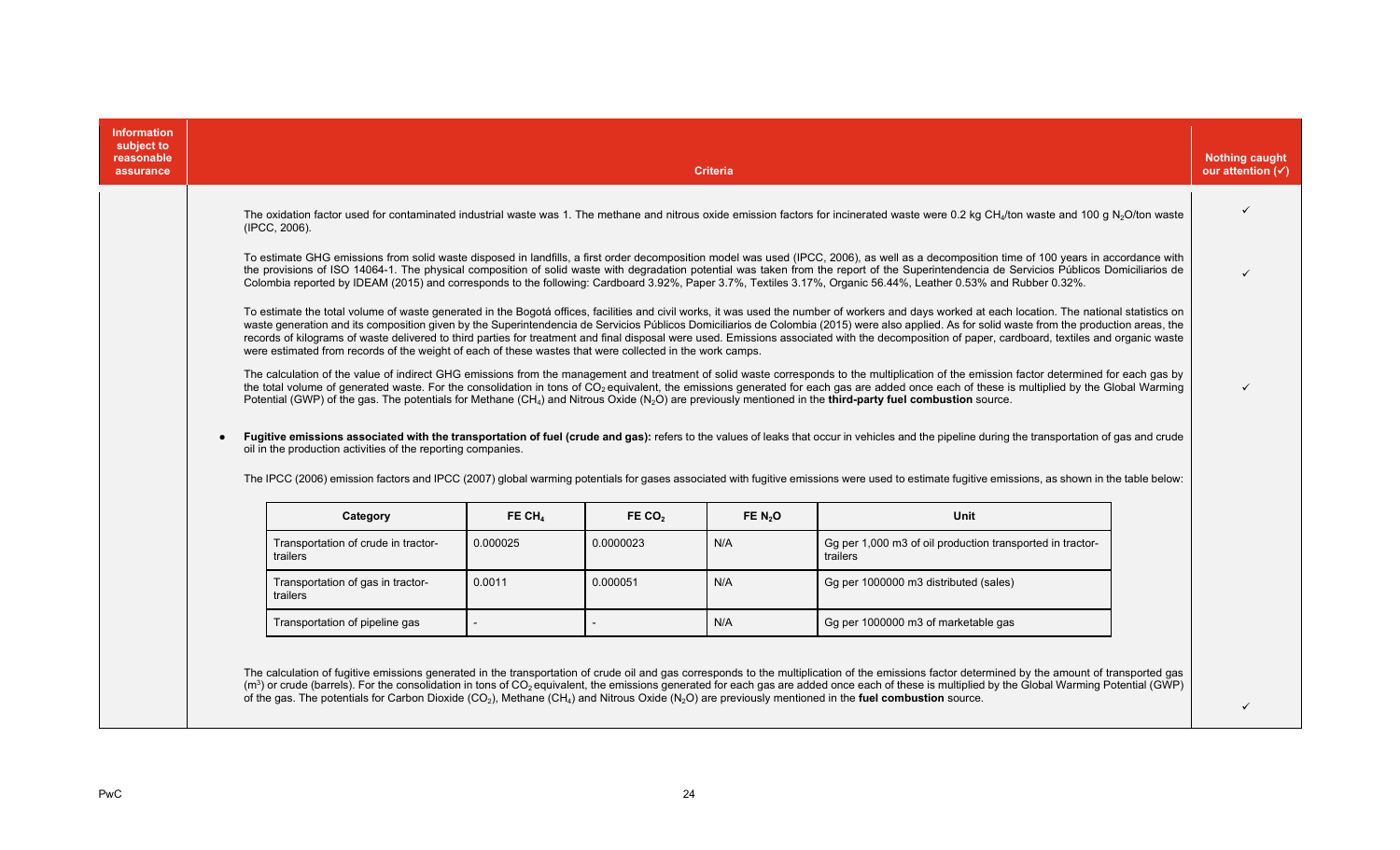| <b>Information</b><br>subject to<br>reasonable<br>assurance |                                                                                                                                                                                                                                                                                                                                                                                                                                                                                                                                                                                                                                                                                                                                                                                                                                                                                                                                                                        | <b>Criteria</b>                                                                                                                                                                                                                                                                                                                                                          |                                           |                                                   |                                     |  |  |  |
|-------------------------------------------------------------|------------------------------------------------------------------------------------------------------------------------------------------------------------------------------------------------------------------------------------------------------------------------------------------------------------------------------------------------------------------------------------------------------------------------------------------------------------------------------------------------------------------------------------------------------------------------------------------------------------------------------------------------------------------------------------------------------------------------------------------------------------------------------------------------------------------------------------------------------------------------------------------------------------------------------------------------------------------------|--------------------------------------------------------------------------------------------------------------------------------------------------------------------------------------------------------------------------------------------------------------------------------------------------------------------------------------------------------------------------|-------------------------------------------|---------------------------------------------------|-------------------------------------|--|--|--|
|                                                             | Refining of crude oil produced: refers to the number of emissions estimated for production activities in the blocks granted to the reporting companies during the year under review, these<br>facilities are mentioned below:                                                                                                                                                                                                                                                                                                                                                                                                                                                                                                                                                                                                                                                                                                                                          |                                                                                                                                                                                                                                                                                                                                                                          |                                           |                                                   |                                     |  |  |  |
|                                                             | Production<br>$\circ$                                                                                                                                                                                                                                                                                                                                                                                                                                                                                                                                                                                                                                                                                                                                                                                                                                                                                                                                                  | Aguas Blancas Block<br>Boranda Block<br>Cabrestero Block<br>Capachos Block<br>Fortuna Block<br>Llanos 16, 26, 30, 30, 32, 40 Block<br>Los Ocarros Block<br>Merecure Block<br>VIM-1 Block<br>For the basis of the calculation, the emission factors indicated in Ecopetrol's sustainability report for 2019 (Ecopetrol, 2020) were used, as shown in the following table: |                                           |                                                   |                                     |  |  |  |
|                                                             | Fuel type                                                                                                                                                                                                                                                                                                                                                                                                                                                                                                                                                                                                                                                                                                                                                                                                                                                                                                                                                              | FE CO <sub>2 (</sub> Kg/barrel loaded at refinery)                                                                                                                                                                                                                                                                                                                       | FE $CO2$ Kg/barrel loaded at<br>refinery) | FE CH <sub>4</sub> (Kg/barrel loaded at refinery) | FE $N_2O$ (Kg/barrel refinery load) |  |  |  |
|                                                             | Crude                                                                                                                                                                                                                                                                                                                                                                                                                                                                                                                                                                                                                                                                                                                                                                                                                                                                                                                                                                  | 42.81                                                                                                                                                                                                                                                                                                                                                                    | 41.20091213                               | 0.059059494                                       | 0.000444968                         |  |  |  |
|                                                             | To estimate the GHG emissions associated with crude oil refining, the number of barrels of crude oil marketed for domestic and international refining was considered. The calculation corresponds<br>to the multiplication of the emissions factor determined by the amount of produced gas. For the consolidation in tons of CO <sub>2</sub> equivalent, the emissions generated for each gas are added once<br>each of these is multiplied by the Global Warming Potential (GWP) of the gas. The potentials for Carbon Dioxide (CO <sub>2</sub> ), Methane (CH <sub>4</sub> ) and Nitrous Oxide (N <sub>2</sub> O) are previously mentioned in the<br>fuel combustion source.<br>Use of products sold (crude oil, LPG, Compressed Natural Gas): refers to the number of estimated emissions for the products sold by the reporting companies during the year under<br>review, the areas where the product is generated are mentioned below:<br>Production<br>$\circ$ |                                                                                                                                                                                                                                                                                                                                                                          |                                           |                                                   |                                     |  |  |  |
|                                                             |                                                                                                                                                                                                                                                                                                                                                                                                                                                                                                                                                                                                                                                                                                                                                                                                                                                                                                                                                                        | Aguas Blancas Block<br>Boranda Block<br>Cabrestero Block<br>Capachos Block                                                                                                                                                                                                                                                                                               |                                           |                                                   |                                     |  |  |  |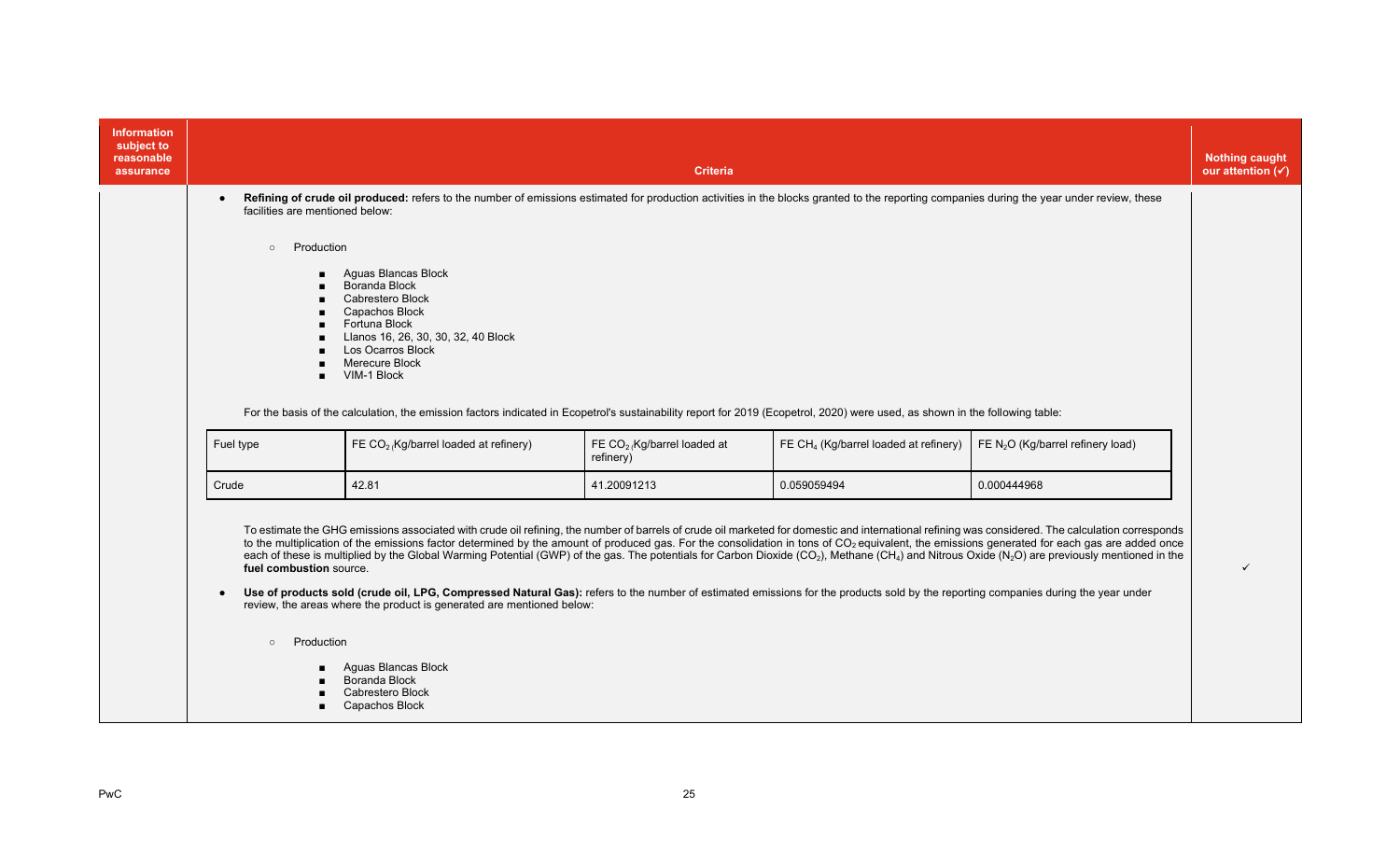| <b>Information</b><br>subject to<br>reasonable<br>assurance |                                                                                                                                                                                                                                                                                                                                                                                                                                                                                                                                                                                                                                                       |                                     | <b>Criteria</b>           |             |             |             |  | <b>Nothing caught</b><br>our attention $(\checkmark)$ |
|-------------------------------------------------------------|-------------------------------------------------------------------------------------------------------------------------------------------------------------------------------------------------------------------------------------------------------------------------------------------------------------------------------------------------------------------------------------------------------------------------------------------------------------------------------------------------------------------------------------------------------------------------------------------------------------------------------------------------------|-------------------------------------|---------------------------|-------------|-------------|-------------|--|-------------------------------------------------------|
|                                                             | Fortuna Block<br><b>Los Ocarros Block</b><br>Merecure Block<br>VIM-1 Block<br>$\blacksquare$                                                                                                                                                                                                                                                                                                                                                                                                                                                                                                                                                          | Llanos 16, 26, 30, 30, 32, 40 Block |                           |             |             |             |  |                                                       |
|                                                             | For the basis of the calculation, emission factors were used as the basis for calculating CO <sub>2</sub> , CH <sub>4</sub> and N <sub>2</sub> O emission factors indicated in the Ecopetrol company's sustainability report for 2019<br>(Ecopetrol, 2020), as well as density values and caloric values for each type of fuel as presented in the following table:                                                                                                                                                                                                                                                                                   |                                     |                           |             |             |             |  |                                                       |
|                                                             | <b>Fuel type</b>                                                                                                                                                                                                                                                                                                                                                                                                                                                                                                                                                                                                                                      | Density (Kg/I)                      | Net Caloric Value (TJ/Kg) | FE $CO2$    | FE $CH4$    | FE $N_2$ O  |  |                                                       |
|                                                             | Crude                                                                                                                                                                                                                                                                                                                                                                                                                                                                                                                                                                                                                                                 | 0.9390                              | 0.000041                  | 41.20091213 | 0.059059494 | 0.000444968 |  |                                                       |
|                                                             | <b>CNG</b>                                                                                                                                                                                                                                                                                                                                                                                                                                                                                                                                                                                                                                            | 0.78                                | 35.65                     | 55539.12    | 1.5         | 0.165       |  |                                                       |
|                                                             | <b>LPG</b>                                                                                                                                                                                                                                                                                                                                                                                                                                                                                                                                                                                                                                            | 0.539                               | 0.00009922                | 47289.338   | 1.65        | 0.165       |  |                                                       |
|                                                             | To estimate emissions, the quantities of sold products, such as barrels of crude oil for power generation were used; the amount of MBTU of compressed natural gas for residential consumption<br>(CNG), and the kg of LPG and MBTU of CNG for industrial consumption were also used.                                                                                                                                                                                                                                                                                                                                                                  |                                     |                           |             |             |             |  |                                                       |
|                                                             | In addition, considering that the barrels of crude that were sold for refining will result in the production of a wide variety of products and be used in multiple ways, the mass balance principle was<br>used to calculate the potential emissions associated with their use. In this way, it is understood that all the carbon that enters the refinery will eventually be released into the atmosphere, and as<br>such, it can be estimated that the resulting emissions correspond to the (stationary) burning of all the crude produced and sent to refining.                                                                                   |                                     |                           |             |             |             |  | $\checkmark$                                          |
|                                                             | The calculation of indirect emissions from the use of sold products corresponds to the multiplication of the determined emissions factor by the amount of transported gas (m3) or crude (barrels).<br>For the consolidation in tons of CO <sub>2</sub> equivalent, the emissions generated for each gas are added once each of these is multiplied by the Global Warming Potential (GWP) of the gas. The potentials<br>for Carbon Dioxide (CO <sub>2</sub> ), Methane (CH <sub>4</sub> ) and Nitrous Oxide (N <sub>2</sub> O) are previously mentioned in the <b>fuel combustion</b> source.                                                          |                                     |                           |             |             |             |  |                                                       |
|                                                             | The total value of scope 3 GHG emissions corresponds to the sum of the total of other indirect GHG emissions calculated for each emission source through the application of the following<br>formula:                                                                                                                                                                                                                                                                                                                                                                                                                                                 |                                     |                           |             |             |             |  |                                                       |
|                                                             | Other indirect GHG emissions (Scope 3) in tons of $CO_2e =$ Ton of $CO_2$ equivalent emissions from third party fuel combustion activities + Ton of $CO_2$ equivalent emissions from fugitive<br>emissions from third party refrigeration and air conditioning systems + Ton of CO <sub>2</sub> equivalent emissions from fuel transportation + Ton of CO <sub>2</sub> equivalent emissions from air and ground<br>transportation of personnel + Ton of CO <sub>2</sub> equivalent emissions from Ton of CO <sub>2</sub> emissions equivalent for the transport of machinery + Ton of CO <sub>2</sub> emissions equivalent for the use of paper + Ton |                                     |                           |             |             |             |  |                                                       |